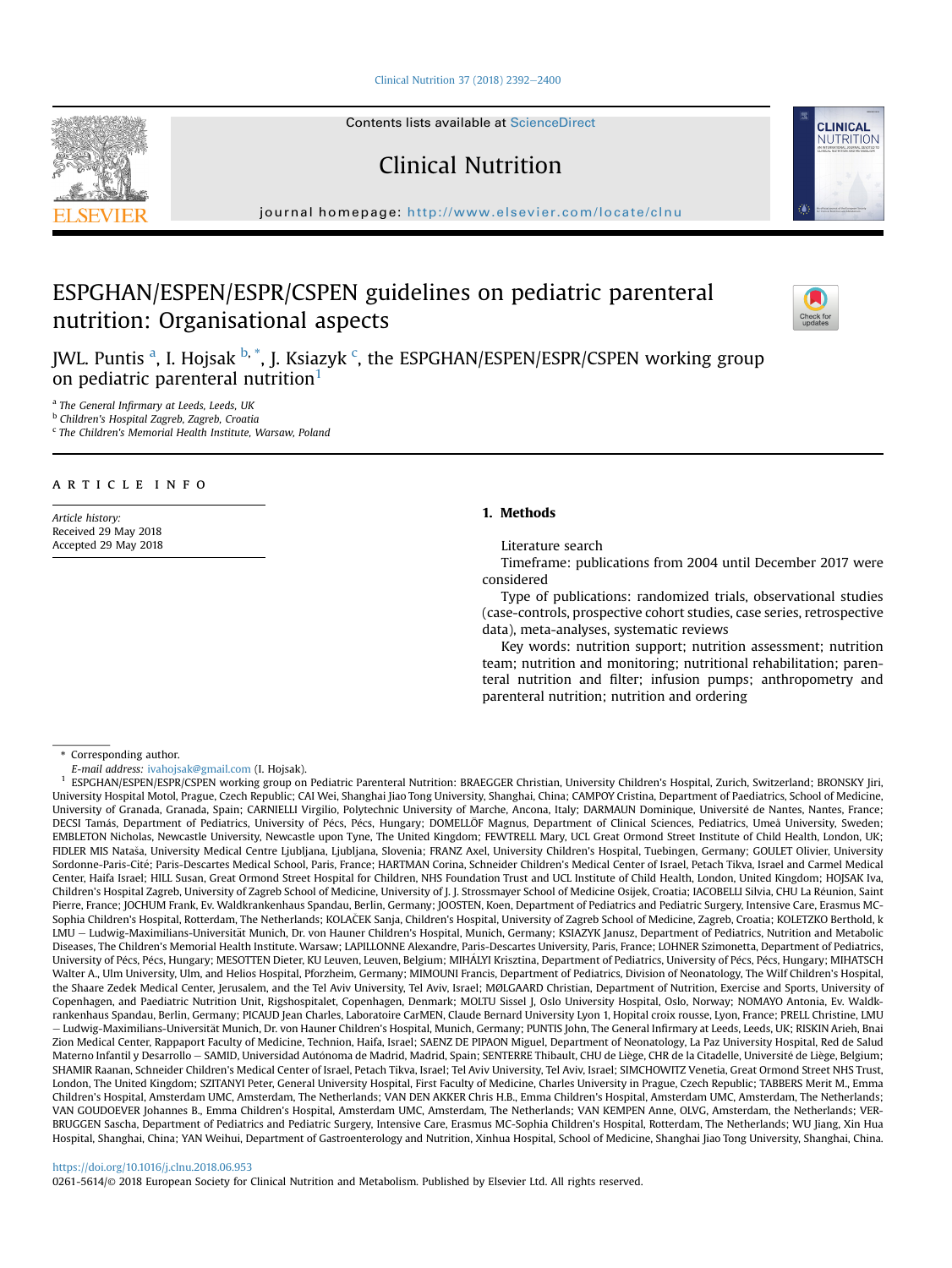# Table: Recommendations on organizational aspects of parenteral nutrition

| R 11.1  | Supervision of nutritional support in intestinal failure may be provided by a multidisciplinary nutritional support team (LoE 2–, RG 0, strong<br>recommendation for)                                                                                                                                                                                     |
|---------|-----------------------------------------------------------------------------------------------------------------------------------------------------------------------------------------------------------------------------------------------------------------------------------------------------------------------------------------------------------|
| R 11.2  | Accurate anthropometrics and thorough clinical evaluation of patients receiving PN may be undertaken by a skilled practitioner (GPP, strong<br>recommendation for)                                                                                                                                                                                        |
| R 11.3  | The frequency of laboratory assessment may be based on patient's clinical condition (from once daily to $2-3$ times per week) (LoE 4, RG 0, strong<br>recommendation for)                                                                                                                                                                                 |
| R 11.4  | All PN solutions may be administered with accurate flow control; the infusion system should be under regular visual inspection; peripheral infusions should<br>be checked frequently for signs of extravasation or sepsis; the pump should have free flow prevention if opened during use, and have lockable settings (GPP,<br>strong recommendation for) |
| R 11.5  | PN solutions may be administered through a terminal filter: lipid emulsions (or all-in-one mixes) can be passed through a membrane pore size of 1.2<br>$-1.5$ $\mu$ m; aqueous solutions can be passed through a 0.22 $\mu$ m filter (GPP, strong recommendation for)                                                                                     |
| R 11.6  | PN solutions for the premature newborns should be protected against light in order to prevent generation of oxidants (LoE 1-, RG B, strong recommendation<br>for)                                                                                                                                                                                         |
| R 11.7  | Cyclical PN may start once patients are in a stable clinical condition and can maintain normoglycaemia during a period without PN infusion (GPP, strong<br>recommendation for)                                                                                                                                                                            |
| R 11.8  | In order to prevent hypo/hyperglycaemia infusion rate may be tapered up gradually during the first $1-2$ h and tapered down during the last $1-2$ h of<br>infusion when cyclic PN is administered (GPP, strong recommendation for)                                                                                                                        |
| R 11.9  | Complete enteral starvation (i.e. 'TPN') may be avoided by giving some enteral feed whenever possible, even if only a minimal amount is tolerated (GPP,<br>strong recommendation for)                                                                                                                                                                     |
| R 11.10 | When increasing enteral feed, only one change at a time may be made, to assess tolerance (GPP, strong recommendation for)                                                                                                                                                                                                                                 |
| R 11.11 | In severe intestinal failure, feed volumes may be increased slowly, according to digestive tolerance (GPP, strong recommendation for)                                                                                                                                                                                                                     |
| R 11.12 | Enteral feeding may be introduced as a liquid feed infused continuously by tube over 4–24 h periods, using a volumetric pump (GPP, conditional<br>recommendation for)                                                                                                                                                                                     |
| R 11.13 | Bolus liquid feed may be given via feeding tube, or by mouth as sip feed if tolerated (GPP, conditional recommendation for)                                                                                                                                                                                                                               |
| R 11.14 | Children who rapidly recover intestinal function may be weaned straight onto normal food (GPP, conditional recommendation for)                                                                                                                                                                                                                            |
| R 11.15 | In newborns and infants with intestinal failure breast milk may be the enteral feed of first choice (GPP, strong recommendation for)                                                                                                                                                                                                                      |
| R 11.16 | If breast milk is not available, the choice of substitute can be based on clinical condition; in early infancy and severe illness it is reasonable to start with<br>elemental formula, switching to extensively hydrolysed and then to polymeric feeds (GPP, strong recommendation for)                                                                   |
| R 11.17 | Enteral feed may be given at normal concentrations (i.e. not diluted) (GPP, conditional recommendation for)                                                                                                                                                                                                                                               |
| R 11.18 | PN should be reduced in proportion to, or slightly more than the increase in EN (GPP, conditional recommendation for)                                                                                                                                                                                                                                     |
| R 11.19 | If a chosen weaning strategy fails, try again more slowly (GPP; conditional recommendation for)                                                                                                                                                                                                                                                           |

Language: English

Search: Searches were performed in three stages. First, all the titles with the relevant key words were retrieved by the Cochrane Collaboration Department from Budapest, who also performed the first reduction. Members of the Working Group subsequently read all the titles and abstracts, and selected potentially relevant ones. These were retrieved and full articles were assessed.

# 2. Ordering and monitoring parenteral nutrition in hospital

# 2.1. Introduction

The purpose of parenteral nutrition (PN) is to correct or prevent nutritional deficiencies when adequate enteral nutrition is precluded by impairment or immaturity of gastrointestinal function. Having identified a patient in need of PN, the process of ordering and monitoring is aimed at ensuring safe and effective nutritional support. Provision of PN should be part of an overall nutritional care plan that includes detailed nutritional assessment. Nutritional goals should be set, and an estimate made of the probable duration of PN. The whole process is dynamic: ongoing nutritional support should reflect changes in nutritional and clinical status and be overseen by a multidisciplinary nutrition team.

# 2.2. Nutrition support teams

R 11.1 Supervision of nutritional support in intestinal failure may be provided by a multidisciplinary nutritional support team

A multidisciplinary nutrition support team (NST; e.g. doctor, nurse, dietitian/nutritionist, pharmacist, etc.) has an important role in promoting and coordinating optimum nutritional care, educating staff, developing guidelines, promoting research  $[1]$  (LoE 2-) and reducing inappropriate use of PN  $[2]$  (LoE 2-). A team approach to nutritional support was associated with a reduction in catheter related blood stream infection rates in a number of different studies involving adult patients  $[3-8]$  $[3-8]$  $[3-8]$  (LoE 2-). Staff training by a nutrition nurse reduces the prevalence of catheter sepsis in infants [\[9\]](#page-6-0) (LoE 2-). Other aspects of quality of care such as monitoring of nutritional status and assessment of requirements [\[8\]](#page-6-0) are improved by a multidisciplinary approach  $[8,10]$  (LoE 2-). Savings made can more than justify the appointment of specialised staff such as nutrition nurse and dietitian  $[11]$  (LoE 2-). Experience in paediatric intensive care suggests introduction of a NST both decreases inappropriate use of PN in favour of enteral feeding and reduces mortality [\[12\]](#page-6-0) (LoE  $2-$ ). In other settings it may be difficult to clearly document improvements in nutritional management, sometimes because of clinical factors that cannot be easily overcome [\[13\]](#page-6-0). Implementation of a NST has been recommended by the ESPGHAN Committee on Nutrition [\[14\]](#page-6-0), and teams can play an important role in raising awareness of the importance of nutritional management throughout the paediatric department [\[15\]](#page-6-0). Outcome for patients with PN dependent intestinal failure (IF) appears to be improved by management under a multidisciplinary team  $[16]$  (LoE 2-) and such an approach is to be encouraged  $[17-21]$  $[17-21]$  $[17-21]$ . A NST is also essential for facilitating and supporting home parenteral nutrition [\[22,23\]](#page-6-0).

# 2.3. Nutritional assessment

(LoE 2–, RG 0, strong recommendation for, strong consensus) R 11.2 Accurate anthropometrics and thorough clinical evaluation of patients receiving PN may be undertaken by a skilled practitioner (GPP, strong recommendation for, strong consensus)

R 11.3 The frequency of laboratory assessment may be based on patient's clinical condition (from once daily to  $2-3$  times per week) (LoE 4, RG 0, strong recommendation for, strong consensus)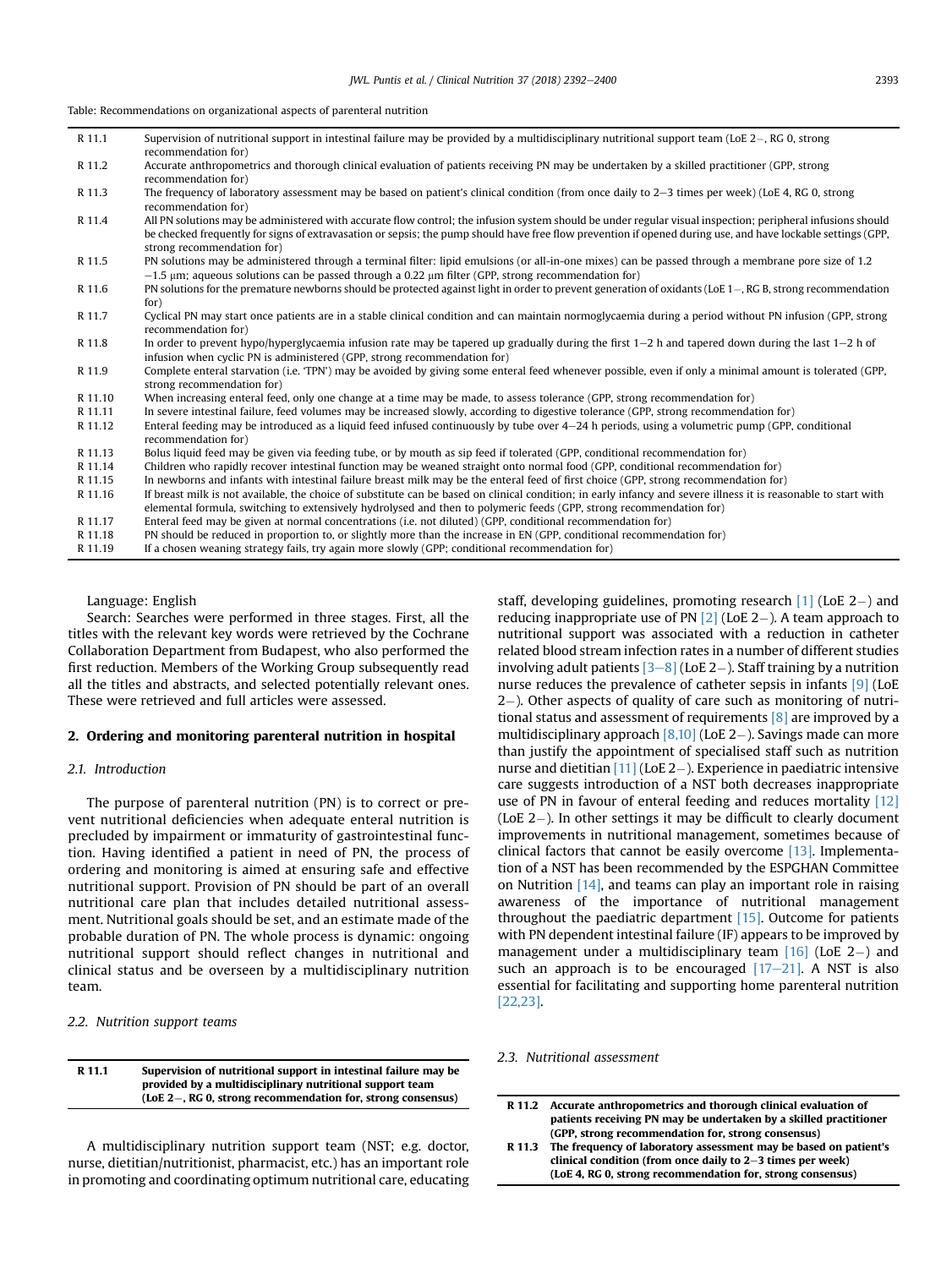A multidisciplinary NST should oversee the process of PN [\[24\]](#page-6-0) and patients be regularly nutritionally assessed. This provides a baseline of nutrition parameters, determines nutrition risk factors, identifies specific nutrition deficits, establishes nutrition needs for individual patients, and identifies factors that may influence the prescribing and administering of nutrition support therapy [\[25\].](#page-6-0) Nutritional assessment is divided into clinical examination, anthropometry, laboratory indices, and assessment of dietary intake [\[24\]](#page-6-0).

# 2.3.1. Clinical examination

Clinical examination gives an important overall impression of health and includes the general appearance and activity level of the patient [\[24\]](#page-6-0). Monitoring parameters include vital signs and thorough physical assessment, together with clinical indicators of fluid and nutrient excess or deficiency [\[25\].](#page-6-0)

#### 2.3.2. Anthropometry

There should be accurate measurement of anthropometric variables such as weight, length/height and head circumference [\[24,26\]](#page-6-0). Anthropometric measures are reported with reference to population data, and plotted on appropriate growth charts. These charts include, in children <36 months of age: length-for-age, weight-for-age, head circumference-for-age, and weight-forlength, and in children ages  $2-18$  years: standing height-for-age, weight-for-age, and body mass index (BMI)-for-age and BMI cen-tile (LoE 2+) [\[27\]](#page-6-0). Measures are usually expressed as percentiles or standard deviation scores (SDS). SDS allow changes over time to be detected more easily than with percentiles, which do not so readily reveal the precise degree of deviation from population norms [\[24\].](#page-6-0)

Anthropometric measures have some limitations, for example, severe illness is often associated with fluid retention and oedema making weight measurements unreliable. Therefore, an assessment of fluid intake and output should accompany an evaluation of weight gain to determine whether the source of the weight is an increase in fluid or lean body mass [\[25\].](#page-6-0) Alternative anthropometric tools have been proposed for assessing malnutrition in patients affected by lower extremity oedema, ascites, steroid treatment or large solid tumour mass. Mid upper arm circumference (MUAC) may be a better indicator than weight for classification of acute malnutrition (LoE 2+)  $[26-29]$  $[26-29]$ . MUAC together with triceps skin fold thickness allows calculation of mid arm fat and muscle area, giving an insight into body composition [\[24\]](#page-6-0). Measurements should be undertaken by a trained and experienced individual such as dietician or nutrition support nurse, using standardized techniques. Serial measurements show changes over time and therefore provide a dynamic picture. The frequency of monitoring will depend on gestational age, postnatal age, underlying disease, severity of illness, degree of malnutrition, and level of metabolic stress [\[25\]](#page-6-0).

# 2.3.3. Laboratory assessment

Besides laboratory investigation of baseline metabolic status before ordering PN, some laboratory data can be used as a marker of nutritional assessment. Routine electrolyte, mineral (calcium, phosphorus and magnesium), triglyceride and serum urea deter-mination help to determine nutritional deficiencies (LoE 2+) [\[30\].](#page-6-0) Some laboratory tests which relate to visceral protein concentrations (e.g. haemoglobin, total lymphocyte count) help in the iden-tification of malnutrition (LoE 2+) [\[31\]](#page-6-0). Proteins with the shorter half-life (i.e. pre-albumin or retinol-binding protein) when sequentially assessed reflect improving nutritional status better than albumin (LoE 2+) [\[32\]](#page-6-0). In hospitalised patients, albumin is most commonly low as part of an acute phase response to inflammation and redistribution of protein so that hypoalbuminaemia should not be attributed to malnutrition. No single protein is ideal as an indicator of nutritional status since they are all affected by other non-nutritional physiological and pathologic states [\[24\].](#page-6-0) Other laboratory tests, such as the nitrogen excretion, nitrogen balance and plasma amino acid profile can help characterize protein deficit [\[33\]](#page-6-0) but are not commonly used in clinical practice. Serum vitamin and trace element concentrations should be evaluated in long-term PN dependent patients (LoE 4) [\[25\].](#page-6-0) Daily monitoring may be required for newborns, infants, critically ill patients, those at risk of refeeding syndrome, patients transitioning between PN and enteral feeding, or those that have experienced complications associated with nutritional therapy (LoE 4) [\[25\].](#page-6-0) In clinically stable children, measurements may be repeated  $2-3$ times per week (LoE 4) [\[24\]](#page-6-0).

# 2.3.4. Dietary intake

Nutritional assessment must include estimates of dietary and fluid intake (oral, enteral, and parenteral), output (urine, gastrointestinal losses), and a record of gastrointestinal symptoms. Information should be sought with respect to religious restrictions and food preferences or aversions [\[24,25\].](#page-6-0)

## 2.4. PN ordering

Accepted goals for PN include prevention or correction of weight loss, and maintenance of normal growth. Any professionals ordering PN should be trained in its indications, complications and administration [\[34\]](#page-6-0) and the whole process of PN (prescribing, compounding, delivering and monitoring) standardized as far as possible in order to decrease risk and promote effectiveness  $[35-37]$  $[35-37]$ . Protocol driven implementation of nutrition therapy may lead to better outcomes and has, for example, been shown to help preserve lean body mass in intensive care patients [\[38,39\]](#page-6-0) (LoE 3). Electronic ordering systems can reduce the risk of prescription errors [\[40\]](#page-6-0) and use of a standardised electronic PN ordering system or an order template as an editable electronic document is recommended [\[41\].](#page-6-0) The process of ordering requires very close collaboration between physician, clinical pharmacist and dietitian. In some centres, prescribing of PN has been passed from doctors to an experienced and trained pharmacist working with the NST [\[42\].](#page-6-0) Reference to established guidelines for ordering and managing PN encourages appropriate selection of patients and tailoring pre-scriptions to the particular needs of individuals [\[24\]](#page-6-0). Clinical practice guidance as an aide memoire can be included on PN ordering forms [\[43\].](#page-6-0) The whole process of PN requires audit and critical scrutiny since life threatening errors may occur during prescribing, transcription (conversion of prescription to volumes of additives in pharmacy), dispensing, delivery to wards, and during the administration process (incorrect infusion rates) [\[44\]](#page-6-0).

2.5. Infusion equipment and in line filters

| R <sub>11.4</sub> | All PN solutions may be administered with accurate flow control; |
|-------------------|------------------------------------------------------------------|
|                   | the infusion system should be under regular visual inspection;   |
|                   | peripheral infusions should be checked frequently for signs of   |
|                   | extravasation or sepsis; the pump should have free flow          |
|                   | prevention if opened during use, and have lockable settings      |
|                   | (GPP, strong recommendation for, strong consensus)               |
| R <sub>11.5</sub> | PN solutions may be administered through a terminal filter:      |
|                   | lipid emulsions (or all-in-one mixes) can be passed through a    |
|                   | membrane pore size of $1.2-1.5 \mu m$ ; aqueous solutions can be |
|                   | passed through a 0.22 µm filter (GPP, strong recommendation      |
|                   | for, strong consensus)                                           |
| R 11.6            | PN solutions for the premature newborn should be protected       |

against light in order to prevent generation of oxidants (LoE  $1-$ , RGB, strong recommendation for, strong consensus)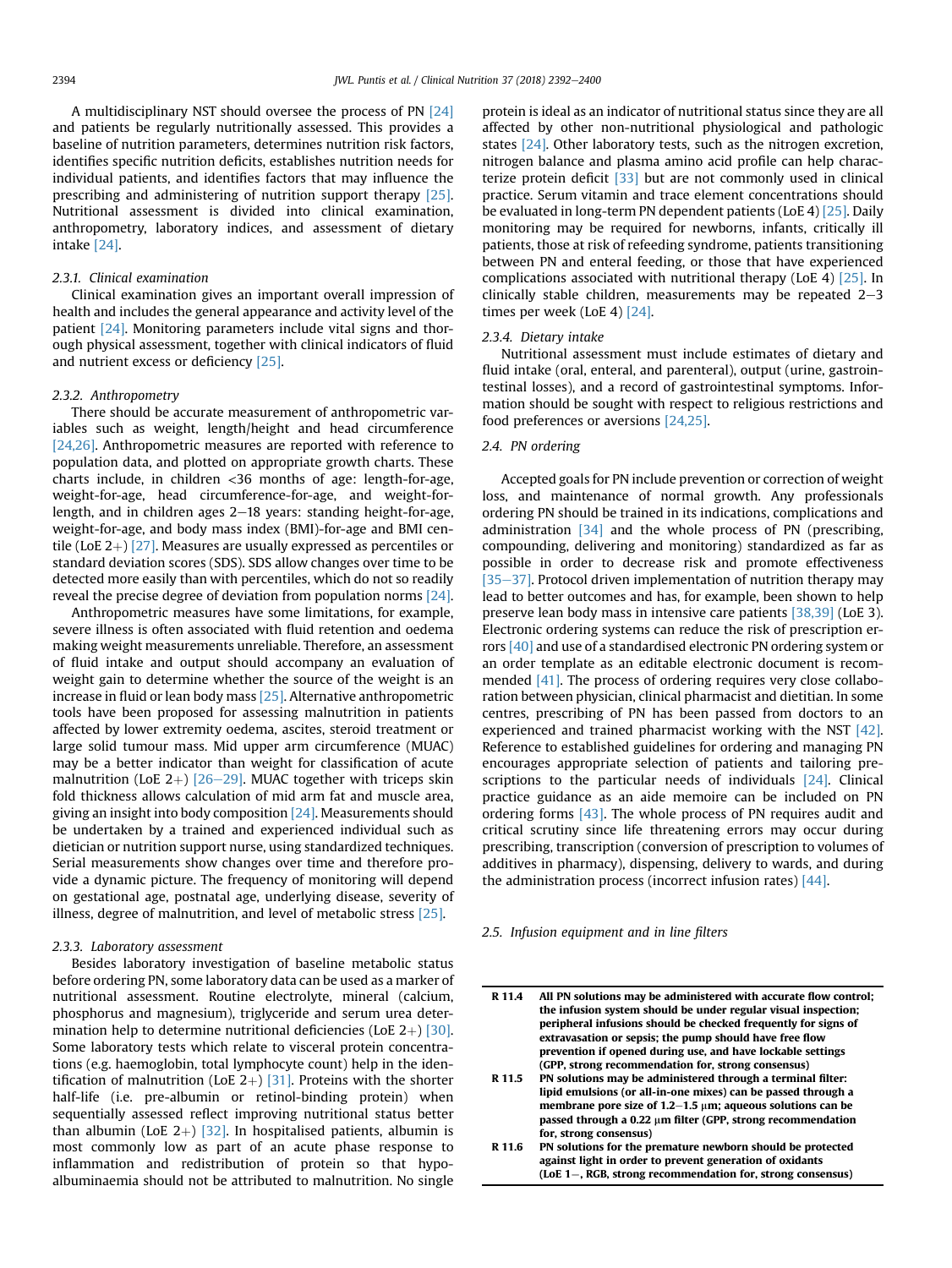One of the greatest hazards to patients during administration of intravenous nutrition arises from the risk of free flow or poor rate control of the infusion. To the potential risks of fluid overload and heart failure are added complications such as hyperglycaemia, hyperkalaemia and hyper-triglyceridaemia. A modern infusion pump with the capability to accurately deliver at low flow rates should be used whenever possible  $[45,46]$  (LoE 4). Alarm functions are essential, but sensitivity is often limited at low rates of flow. The ability of children to learn to manipulate devices and interfere with settings should not be underestimated. If pumps are not available, the use of portable, battery powered drop counting devices can provide effective warning of free flow conditions. New 'smart pumps' can be programmed so that starting and finishing infusion rates increase and decrease respectively when delivering cyclical PN in order to prevent hyper- and hypoglycaemia.

PN solutions contain particulate matter  $[47]$  (LoE 2-) and biochemical interactions can lead to chemical precipitates and emulsion instability; they also act as a media for microbiologic growth should contamination occur. Particulates in infusion fluid play a role in causing phlebitis with peripheral venous infusion  $[48]$ (LoE  $2+$ ). Particles can also harm the pulmonary endothelium and provoke a granulomatous pulmonary arteritis [\[47\]](#page-6-0) (LoE 3). The routine use of in-line filtration has been advocated in children receiving large volume parenterals, and a randomised trial in a paediatric intensive care unit showed that filters were associated with a significant reduction in overall complication rate, a reduction in systemic inflammatory response syndrome, and a reduction in length of stay  $[48]$  (LoE 1++). In critically ill children therefore, it appears that infused particles may impair the microcirculation, induce systemic hypercoagulability and inflammation [\[49\]](#page-6-0) (LoE  $1++$ ). A Cochrane review of inline filtration in the newborn found four studies (low quality evidence) that showed no benefits from use of filters  $[50]$  (LoE 2-). Some endotoxin retaining 0.22  $\mu$ m filters allow cost saving, through extended use of the administration set. With the appropriate filters, giving sets can be used for 72–96 h. Many solutions are stable for extended hang-times but explicit stability advice should be sought from the manufacturer or a competent independent laboratory. Filter blockage is more likely to indicate a problem with the solution than the filter, and must be thoroughly investigated.

Intravenous PN solutions that are not photoprotected generate oxidants, which are harmful to cells. Premature infants in particular face an imbalance between high oxidant loads and immature antioxidant defences. A meta-analysis found that mortality in patients with light protected PN was half that in the light exposed group  $[51]$  (LoE 1+).

# 2.6. Cyclical PN

| R 11.7 | Cyclical PN may start once patients are in a stable clinical<br>condition and can maintain normoglycaemia during a period<br>without PN infusion (GPP, strong recommendation for,<br>strong consensus)                                                     |
|--------|------------------------------------------------------------------------------------------------------------------------------------------------------------------------------------------------------------------------------------------------------------|
| R 11.8 | In order to prevent hypo/hyperglycaemia infusion rate may be<br>tapered up gradually during the first $1-2$ h and tapered down<br>during the last $1-2$ h of infusion when cyclic PN is administered<br>(GPP, strong recommendation for, strong consensus) |

PN is always introduced as a continuous infusion over 24 h. Once patients are tolerating a full amount of PN and are stable both clinically and biochemically, the infusion time can be gradually reduced by hourly decrements over a period of days/weeks with frequent assessment of volume/rate tolerance and blood glucose [\[52,53\]](#page-6-0). This 'cycling' of PN (discontinuing nutrient infusion for a period time each day) should be established while in hospital so that tolerance/safety can be confirmed prior to discharge home [\[53\].](#page-6-0) Cyclical PN has a protective effect against intestinal failure associated liver disease (IFALD)  $[54]$ , and is generally a prerequisite for home PN since daytime freedom from infusion pumps improves quality of life. Several studies have shown metabolic differences between cyclical and continuous PN [\[24,55\]](#page-6-0) while nitrogen balance is similar. In young children  $(<2$  yr) abrupt discontinuation of PN infusion may causes hypoglycemia; in older children the risk is much lower [\[55\]](#page-7-0) (LoE 2++). Calcium loss increases during infusion of cyclical PN but not total daily loss of calcium, phosphorus, magnesium, or vitamin D compared with continuous infusion [\[55\]](#page-7-0)  $(LoE 2++)$ .

There is some evidence that cycling PN can prevent cholestasis  $[56-58]$  $[56-58]$  $[56-58]$  (LoE 2-), although the risk was not decreased in VLBW neonates when only the amino acid component of PN was cycled [\[59\]](#page-7-0) (LoE 1–). Children almost always tolerate night time infusion over 10–14 h  $[24]$ . The optimal time to initiate cyclical PN is unknown, and cycling may not be tolerated in young infants due to immature gluconeogenesis, limited glycogen stores, and large glucose demands [\[56\].](#page-7-0) However, there is evidence that cycling of PN is safe even in clinically stable newborns  $[56,57]$  (LoE 2-).

Cycle time may be shortened by  $1-2$  h each or every other day until the desired/tolerated goal for duration of infusion is achieved (LoE 4) [\[53\].](#page-6-0) In infants with poor enteral tolerance, infusion time should be decreased in 1 h steps. The most common adverse events associated with cyclical PN are hyperglycemia, and respiratory distress due to the increase in the rate of dextrose and fluid infusion [\[53,55\]](#page-6-0); abrupt discontinuation of infusion may also precipitate hypoglycaemia [\[55\]](#page-7-0). In order to prevent these adverse events, use of an infusion pump that allows a gradual increase in infusion rate during the first  $1-2$  h, and a tapering down during the last  $1-2$  h, is recommended (LoE  $2-$ ). Infusion rate of glucose, lipids and potassium should also be taken into account when final infusion rate is calculated (see Guideline section on 'Carbohydrates and Lipids').

# 2.7. PN monitoring

PN monitoring involves frequent clinical assessment including nutritional status and laboratory results. Biochemical monitoring needs to be tailored to the underlying clinical condition and also the duration of PN  $[60]$ ; a suggested protocol is given in the [Table 1.](#page-4-0) Good catheter care and aseptic delivery of nutrients are mandatory for prevention of catheter related infection. Assessment of fluid and electrolyte balance, particularly when there are abnormal losses from the gastrointestinal tract should result in early intervention when necessary. In stable patients, sudden changes in biochemical status are uncommon [\[61\]](#page-7-0) (LoE 3); patients with organ failure or unusual fluid losses clearly require closer monitoring. For patients who are PN dependent long term, body composition is often abnormal with significant deficit in limb lean mass [\[62\]](#page-7-0). Metabolic bone disease is related to aluminium contaminating fluids, low serum vitamin D and insulin-like growth factor, and inflammation  $[63]$ . Bone mineral density is reduced particularly in children with congenital enter-ocyte disorders or severe dysmotility [\[64\]](#page-7-0). Annual bone mineral density assessment should be considered in children who remain PN dependent and are old enough (usually  $>5$  y) to cooperate with a DEXA scan procedure. Once weaned from PN to full enteral feeding, periodic monitoring is still required to identify complications [\[65\]](#page-7-0). Children with short bowel continue to have bile salt malabsorption  $[66]$  and may develop fat soluble vitamin and trace element deficiencies [\[67\],](#page-7-0) gallstones and renal stones [\[68\],](#page-7-0) and anaemia from peri-anastomotic ulceration [\[69\]](#page-7-0). Despite resolution of cholestasis and portal inflammation, significant liver fibrosis and steatosis persist [\[70\].](#page-7-0)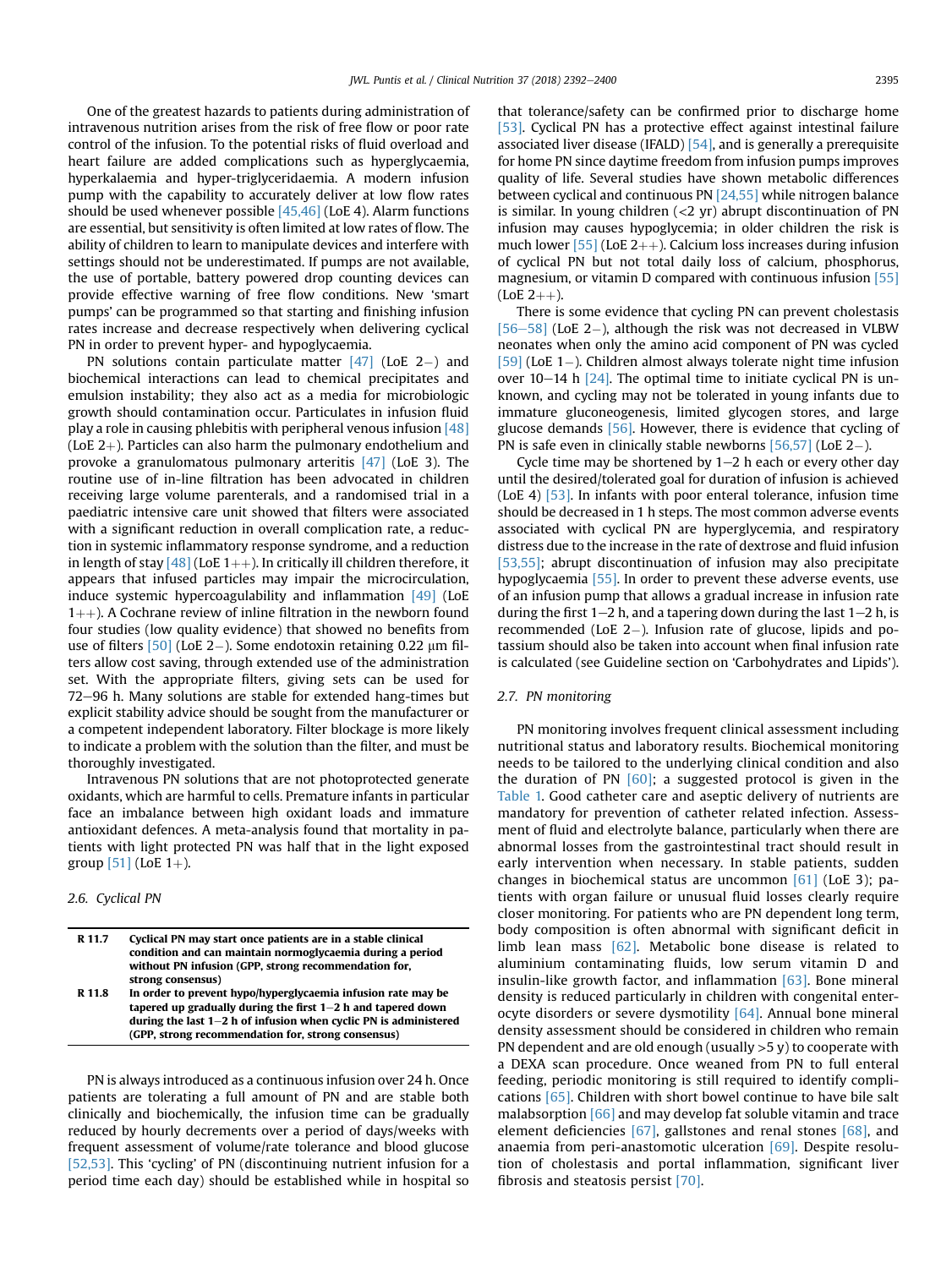#### <span id="page-4-0"></span>Table 1

Laboratory monitoring of parenteral nutrition.  $(X -$  when to perform the test.  $S -$  serum, plasma, WB  $-$  whole blood, CB  $-$  capillary blood, US  $-$  urine sample).

| Investigation              | Sample    | Before starting<br>parenteral nutrition | During parenteral nutrition, before<br>clinical and metabolic stabilisation |                                                | During parenteral nutrition, during<br>clinical and metabolic stabilisation |                                |   |             |
|----------------------------|-----------|-----------------------------------------|-----------------------------------------------------------------------------|------------------------------------------------|-----------------------------------------------------------------------------|--------------------------------|---|-------------|
|                            |           |                                         |                                                                             | Once/1-2 days At least once a week As required |                                                                             | Once/ $1-2$ weeks Once a month |   | As required |
| Sodium                     | S         | X                                       | X                                                                           |                                                |                                                                             | X                              |   |             |
| Potassium                  | S         | X                                       | X                                                                           |                                                |                                                                             | X                              |   |             |
| Chloride                   | S         | X                                       | X                                                                           |                                                |                                                                             |                                |   | X           |
| Calcium                    | S         | X                                       | X                                                                           |                                                |                                                                             | X                              |   |             |
| Phosphorus                 | S         | X                                       |                                                                             | X                                              |                                                                             | X                              |   |             |
| Magnesium                  | S         | X                                       |                                                                             |                                                | X                                                                           | X                              |   |             |
| Zinc                       | S         |                                         |                                                                             |                                                | X                                                                           |                                |   | X           |
| Blood gasses               | CB        | X                                       |                                                                             | X                                              |                                                                             | X                              |   |             |
| Glucose                    | WB, CB    | X                                       | X                                                                           |                                                |                                                                             | X                              |   |             |
| Total protein              | S         | X                                       |                                                                             | X                                              |                                                                             | X                              |   |             |
| Albumins                   | S         | X                                       |                                                                             | X                                              |                                                                             |                                | X |             |
| <b>BUN</b>                 | S         | X                                       |                                                                             | X                                              |                                                                             |                                | X |             |
| Creatinine                 | S         | X                                       |                                                                             | X                                              |                                                                             |                                | X |             |
| Triglycerides              | S         | X                                       |                                                                             |                                                | X                                                                           |                                |   | X           |
| Cholesterol                | S         | X                                       |                                                                             |                                                | X                                                                           |                                |   | X           |
| Bilirubin                  | S         | X                                       |                                                                             |                                                | X                                                                           |                                | X |             |
| AST                        | S         | X                                       |                                                                             |                                                | X                                                                           |                                | X |             |
| ALT                        | S         | X                                       |                                                                             |                                                | X                                                                           |                                | X |             |
| GGTP                       | S         | X                                       |                                                                             |                                                | X                                                                           |                                |   | X           |
| AP                         | S         | X                                       |                                                                             |                                                | X                                                                           |                                |   | X           |
| CBC                        | <b>WB</b> | X                                       |                                                                             | X                                              |                                                                             | X                              |   |             |
| <b>INR</b>                 | S         | X                                       |                                                                             |                                                | X                                                                           |                                | X |             |
| <b>CRP</b>                 | S         | X                                       |                                                                             |                                                | X                                                                           |                                |   | X           |
| Vit. B12                   | S         |                                         |                                                                             |                                                | X                                                                           |                                |   | X           |
| Fe                         | S         |                                         |                                                                             |                                                | X                                                                           |                                |   | X           |
| Ferritin                   | S         |                                         |                                                                             |                                                | X                                                                           |                                |   | X           |
| PTH                        | S         |                                         |                                                                             |                                                |                                                                             |                                |   | X           |
| 250HD3                     | S         |                                         |                                                                             |                                                | X                                                                           |                                |   | X           |
| Trace elements: Se, Zn, Cu |           |                                         | X                                                                           |                                                |                                                                             |                                | X |             |
| Urine                      | <b>US</b> | X                                       |                                                                             | $\mathbf X$                                    |                                                                             |                                | X |             |
| Electrolytes in urine      | <b>US</b> |                                         |                                                                             |                                                | X                                                                           |                                |   | X           |

# 3. Weaning and establishment of enteral feeding

- R 11.9 Complete enteral starvation (i.e. 'TPN') may be avoided by giving some enteral feed whenever possible, even if only a minimal amount is tolerated (GPP, strong recommendation for, strong consensus)
- R 11.10 When increasing enteral feed, only one change at a time may be made, to assess tolerance (GPP, strong recommendation for, strong consensus)
- R 11.11 In severe intestinal failure, feed volumes may be increased slowly, according to digestive tolerance (GPP, strong recommendation for, strong consensus)
- R 11.12 Enteral feeding may be introduced as a liquid feed infused continuously by tube over  $4-24$  h periods, using a volumetric pump (GPP, conditional recommendation for, strong consensus)
- R 11.13 Bolus liquid feed may be given via feeding tube, or by mouth as sip feed if tolerated (GPP, conditional recommendation for, strong consensus)
- R 11.14 Children who rapidly recover intestinal function may be weaned straight onto normal food (GPP, conditional recommendation for, strong consensus)

As with many aspects of the management of IF, there is little evidence base for specific nutritional practices [\[71\]](#page-7-0). Children with an acute episode of severe IF (e.g. following surgery or chemotherapy) may tolerate rapid reintroduction of normal diet. Those with primary gut disease need reintroduction of enteral feed tailored according to the underlying disorder. Appropriate minimal enteral feed should be given whenever possible to maintain gut mucosal structure [\[72\]](#page-7-0) (LoE 3), encourage adaptation  $[73-76]$  $[73-76]$  $[73-76]$  (LoE 4) and reduce the risk of PN-associated liver disease [\[54,77\]](#page-7-0) (LoE 3). In the newborn infant with short bowel, expressed breast milk is thought to optimise adaptation [\[78,79\].](#page-7-0) Maternal expressed breast milk (MEBM) can be given either fresh (in case of small bolus feeds) or pasteurised (in case of continuous feeding); donor milk may be available if there is no MEBM [\[80\].](#page-7-0) In order to assess tolerance, no more than one management change should be made at a time, for example, when enteral volume is increased, the osmolality of the feed should remain the same. With limited gastrointestinal function, feed volumes must be increased cautiously and according to tolerance (usually assessed by diarrhoeal stools/stoma output) [\[81\].](#page-7-0)

Potential life threatening risks from PN mean that the overriding clinical priority is to try and establish enteral autonomy. Risk of cholestasis is directly related to duration of PN  $[82]$  (LoE 1-)  $[83]$ (LoE 3). Enteral nutrition can be introduced as liquid feed infused continuously over  $4-24$  h periods via a feeding tube, using a volumetric pump [\[84\]](#page-7-0). The advantage of continuous feed is that full use is made of the functional capacity of the intestinal tract, particularly if given over 24 h [\[85\].](#page-7-0) Liquid enteral nutrition can be given by bolus via a feeding tube, or orally as sip feeds once gastrointestinal function has sufficiently improved. Oral feeding provokes release of epidermal growth factor from salivary glands and increases gastrointestinal secretion of trophic factors [\[65\]](#page-7-0). If vomiting or poor gastric emptying is a limiting factor in advancing feed volumes, jejunal tube feeding can be considered; in short bowel this has the potential to worsen diarrhoea.

Children who rapidly recover intestinal function can be weaned straight onto normal food. However, if there is any possibility of persisting intestinal inflammation, diet may need to be adjusted. There may be an increased incidence of cow milk or soya protein intolerance in newborns with short gut and prognosis is improved with breast milk [\[77\]](#page-7-0) (LoE 3) or amino acid based formula feed [\[86\]](#page-7-0) (LoE 3).

Every possible attempt must be made to encourage children to eat normally. Even small bolus feeds by mouth can help to avoid the development of oral hypersensitivity and feed aversion. Spoon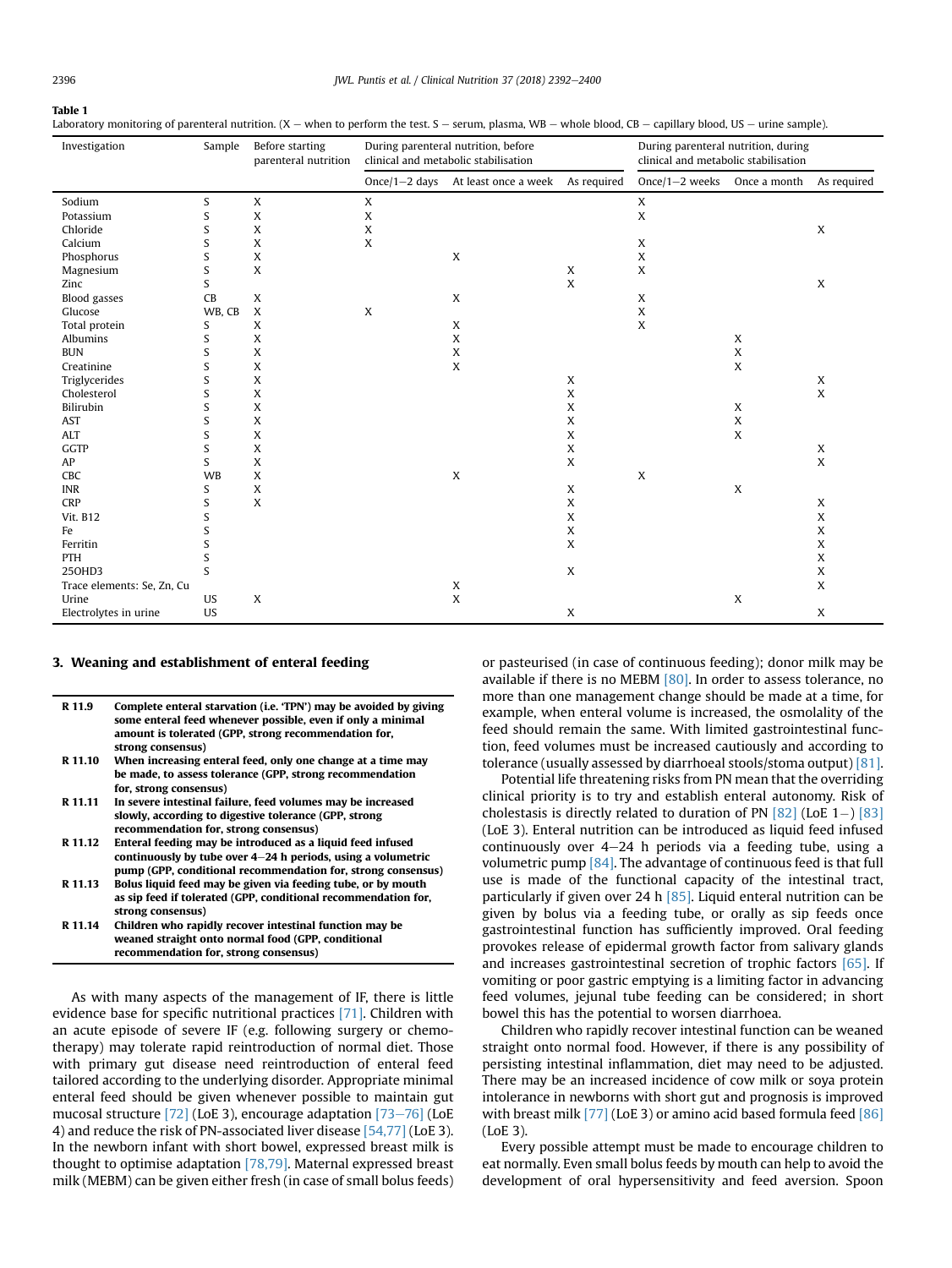feeding should be introduced at the normal time of  $4-6$  months of age, even if only small amounts of feed can be offered. Sometimes solids appear better tolerated than an increase in liquid feed. Occasionally, oral aversion is associated with underlying gastrooesophageal reflux [\[87\]](#page-7-0) that worsens with an increase in feed.

3.1. Type of feed

| R 11.15 | In newborns and infants with intestinal failure breast milk      |
|---------|------------------------------------------------------------------|
|         | may be the enteral feed of first choice (GPP, strong             |
|         | recommendation for, consensus)                                   |
| R 11.16 | If breast milk is not available, the choice of substitute can be |
|         | based on clinical condition; in early infancy and severe illness |
|         | it is reasonable to start with elemental formula, switching      |
|         | to extensively hydrolyzed and then to polymeric feeds            |
|         | (GPP, strong recommendation for, strong consensus)               |
|         |                                                                  |

Enteral feeding may be limited in IF because of dilated small bowel, dysmotility, bacterial overgrowth and increased permeability [\[88\].](#page-7-0) In infancy, feeding options include breast milk, polymeric, extensively hydrolyzed or amino-acid based elemental formula [\[54\]](#page-7-0). There is evidence that breast milk is associated with shorter duration of PN (LoE 3) [\[77,89,90\]](#page-7-0). In some patients the use of polymeric feeds may be associated with the development of cow milk protein allergy [\[91,92\]](#page-7-0). Case reports and small case series have shown that amino-acid based formulae were more efficient in decreasing the requirements for PN then extensively hydrolyzed feeds (LoE 3)  $[77,86,93-95]$  $[77,86,93-95]$ . However, the only small randomized study (involving ten infants with SBS) compared hydrolyzed with non-hydrolyzed enteral formula, found no difference in terms of weight gain, tolerance and energy expenditure (LoE  $1-$ ) [\[96\]](#page-7-0).

In children with SBS, continuous enteral nutrition is often recommended  $[79,97-101]$  $[79,97-101]$  $[79,97-101]$ . It has been found that in children both with protracted diarrhoea and SBS continuous feeding improved enteral tolerance and weight gain (LoE 3)  $[102]$ . However, bolus feeding is more physiological, helps in development of oral motor skills, provides a cyclical hormonal surge and stimulates gallbladder emptying [\[103\].](#page-7-0) Therefore, small oral bolus feeds during the day should be initiated as soon as possible (usually as an adjunct to continuous enteral feeding during the night) in order to avoid tube-feeding associated complications. In preterm infants guidelines for enteral nutrition should be followed [\[104\].](#page-7-0)

3.2. Weaning from parenteral nutrition

| R 11.17 | Enteral feed may be given at normal concentrations        |
|---------|-----------------------------------------------------------|
|         | (i.e. not diluted) (GPP, conditional recommendation for,  |
|         | strong consensus)                                         |
| R 11.18 | PN should be reduced in proportion to, or slightly more   |
|         | than the increase in EN (GPP, conditional recommendation  |
|         | for. consensus)                                           |
| R 11.19 | If a chosen weaning strategy fails, try again more slowly |
|         | (GPP, conditional recommendation for, strong consensus)   |
|         |                                                           |

A reduction in the amount of PN may be attempted as soon as the child is stabilised i.e. intestinal losses from vomiting and diarrhoea have been minimised and an optimal nutrition state reached. All children on PN should continue to have a minimum amount of enteral feed to maintain pancreatico-biliary secretion and promote gut mucosal integrity [\[105\]](#page-7-0) (LE 3) whenever possible. As soon as a small amount of feed is tolerated, the volume should be increased  $[81,106-108]$  $[81,106-108]$  $[81,106-108]$  (LoE 4). Feed should be given at normal concentrations and not diluted, otherwise the child will achieve normal fluid volume intake without adequate nutrition. The aim should be to maintain a good nutritional intake by decreasing parenteral and increasing enteral feed by similar amounts. Enteral tolerance is more likely to be achieved by avoiding excessive fluid intake. In children with more severe IF, enteral feeds may need to be increased as slowly as 1 mL/kg/24 h. If a chosen weaning strategy fails it is worth trying again, but at a slower pace (smaller increments). Overfeeding may promote bacterial overgrowth causing inflammation, increased permeability, sensitisation and allergy, translocation, sepsis and cholestasis [\[109\].](#page-7-0)

In children who are stable and thriving at home, PN can be reduced by dropping one night/week of PN providing there is no risk of dehydration. If tolerated, further reductions are made by reducing one night at a time over several months. Alternatively, weaning can be facilitated by reducing/halving the PN given one night a week and seeing how well the child tolerates this approach. If fluid and electrolyte loss is the main issue, administration of glucose and electrolyte solution by enteral feeding tube may maintain hydration. In infants a night off PN would usually only be tried when at least 50% of nutrients are being tolerated enterally. Tolerance of a night without PN varies according to the underlying disease, the size of the child and their ability to maintain hydration. A night off is usually well tolerated by children with SBS who are stable and have improving intestinal function, but may be delayed in the presence of bacterial overgrowth and associated enteritis [\[110\].](#page-7-0) In children with chronic intestinal pseudo-obstruction, especially with ileostomy and major gastrointestinal fluid losses, increased enteral fluid intake during a night off PN may provoke diarrhoea. The child's ability to tolerate a reduction in PN is assessed by monitoring weight gain, growth and blood indices. Unabsorbed enteral feed in the colon may lead to D-lactic acidosis due to fermentation by the colonic bacterial flora. Although some studies have indicated that bacterial fermentation is more of a problem in the absence of ileocaecal valve  $[111]$  (LoE 3), this does not always seem to be the case  $[110]$ (LoE 3). This complication may be prevented/treated by a low fibre diet, bicarbonate, and sometimes antibiotics such as metronidazole or the non-absorbable rifaxamin; probiotics may also be helpful [\[110\]](#page-7-0) (LoE 3). Sometimes it is necessary to reduce intestinal nutrient load and increase PN whilst waiting for intestinal adaptation to progress allowing for recommencement or continuation of the weaning process.

# 3.3. Psycho-social and developmental aspects of feeding

Maintaining small volumes of feeds by mouth is important to prevent oral hypersensitivity and promote the development of oromotor feeding skills. If continuous feeds are being given, an hours worth of feed can be taken by mouth every 4 h. Solids should be started at the usual recommended age for healthy infants where possible. It is best to limit these initially to a few foods that are least likely to have an allergenic effect (e.g. rice, chicken, carrot) especially if there is intestinal inflammation. Foods should also be suitable for the underlying intestinal disease e.g. low lactose, low in LCT fat or low fibre in short bowel and/or extensive colonic resection. When solids are introduced the aim is to encourage normal textures for age  $[87]$  (LoE 4). Maternal bonding can be supported by encouraging involvement with feeding and close contact between mother and child. In younger infants when bolus feeds are required, active involvement of parents may have beneficial psychological and social effects. Feeding by mouth should be a pleasurable experience for both infant and parent. Even if the amount and range of foods are limited, normal feeding behaviour will be promoted and the risk of longer term feeding problems reduced [\[112\].](#page-8-0) A proportion of children will remain feeding tube dependent [\[113,114\]](#page-8-0) but are amenable to specific treatment programmes aimed at establishing full oral feeding [\[115\]](#page-8-0).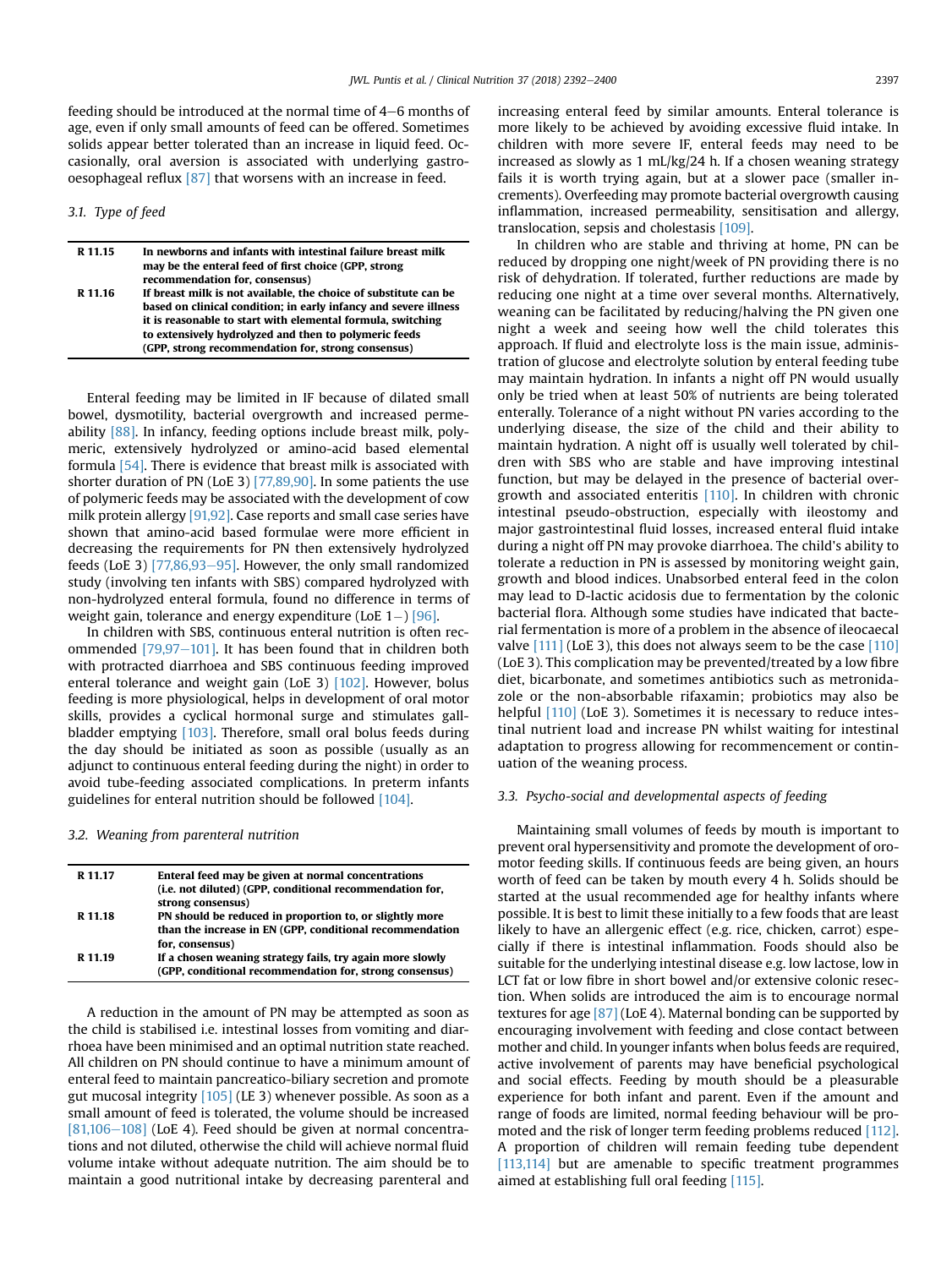<span id="page-6-0"></span>None declared.

# References

- [1] [Jonkers CF, Prins F, Van Kempen A, Tepaske R, Sauerwein HP. Towards](http://refhub.elsevier.com/S0261-5614(18)31172-5/sref1) [implementation of optimum nutrition and better clinical nutrition support.](http://refhub.elsevier.com/S0261-5614(18)31172-5/sref1) [Clin Nutr 2001;20:361](http://refhub.elsevier.com/S0261-5614(18)31172-5/sref1)-[6.](http://refhub.elsevier.com/S0261-5614(18)31172-5/sref1)
- [2] [Puntis JWL, Booth IW. The place of a nutritional care team in paediatric](http://refhub.elsevier.com/S0261-5614(18)31172-5/sref2) [practice. Intensive therapy and clinical monitoring. Intensive Ther Clin Monit](http://refhub.elsevier.com/S0261-5614(18)31172-5/sref2) [1990;11:132](http://refhub.elsevier.com/S0261-5614(18)31172-5/sref2)-[6.](http://refhub.elsevier.com/S0261-5614(18)31172-5/sref2)
- [3] [Faubion WC, Wesley JR, Khalidi N, Silva J. Total parenteral nutrition catheter](http://refhub.elsevier.com/S0261-5614(18)31172-5/sref3) [sepsis: impact of the team approach. J Parenter Enteral Nutr 1986;10:642](http://refhub.elsevier.com/S0261-5614(18)31172-5/sref3)-[5](http://refhub.elsevier.com/S0261-5614(18)31172-5/sref3).
- [4] [Jacobs DO, Melnik G, Forlaw L, Gebhardt C, Settle RG, DiSipio M, et al. Impact](http://refhub.elsevier.com/S0261-5614(18)31172-5/sref4) [of a nutritional support service on VA surgical patients. J Am Coll Nutr](http://refhub.elsevier.com/S0261-5614(18)31172-5/sref4)  $1984;3:311-5.$  $1984;3:311-5.$  $1984;3:311-5.$  $1984;3:311-5.$
- [5] [Keohane PP, Jones BJ, Attrill H, Cribb A, Northover J, Frost P, et al. Effect of](http://refhub.elsevier.com/S0261-5614(18)31172-5/sref5) [catheter tunnelling and a nutrition nurse on catheter sepsis during paren](http://refhub.elsevier.com/S0261-5614(18)31172-5/sref5)teral nutrition. A controlled trial. Lancet  $1983;2:1388-90$  $1983;2:1388-90$ .
- [6] [Nehme AE. Nutritional support of the hospitalized patient. The team concept.](http://refhub.elsevier.com/S0261-5614(18)31172-5/sref6) [J Am Med Assoc 1980;243:1906](http://refhub.elsevier.com/S0261-5614(18)31172-5/sref6)-[8](http://refhub.elsevier.com/S0261-5614(18)31172-5/sref6).
- [7] [Sanders RA, Sheldon GF. Septic complications of total parenteral nutrition. A](http://refhub.elsevier.com/S0261-5614(18)31172-5/sref7) five year experience. Am J Surg  $1976;132:214-20$ .
- [8] [Traeger SM, Williams GB, Milliren G, Young DS, Fisher M, Haug 3rd MT. Total](http://refhub.elsevier.com/S0261-5614(18)31172-5/sref8) [parenteral nutrition by a nutrition support team: improved quality of care.](http://refhub.elsevier.com/S0261-5614(18)31172-5/sref8) Parenter Enteral Nutr  $1986;10:408-12$ .
- [9] [Puntis JW, Holden CE, Smallman S, Finkel Y, George RH, Booth IW. Staff](http://refhub.elsevier.com/S0261-5614(18)31172-5/sref9) [training: a key factor in reducing intravascular catheter sepsis. Arch Dis Child](http://refhub.elsevier.com/S0261-5614(18)31172-5/sref9) [1991;66:335](http://refhub.elsevier.com/S0261-5614(18)31172-5/sref9)-[7.](http://refhub.elsevier.com/S0261-5614(18)31172-5/sref9)
- [10] [Dalton MJ, Schepers G, Gee JP, Alberts CC, Eckhauser FE, Kirking DM.](http://refhub.elsevier.com/S0261-5614(18)31172-5/sref10) [Consultative total parenteral nutrition teams: the effect on the incidence of](http://refhub.elsevier.com/S0261-5614(18)31172-5/sref10) [total parenteral nutrition-related complications. J Parenter Enteral Nutr](http://refhub.elsevier.com/S0261-5614(18)31172-5/sref10) 1984:8:146-[52](http://refhub.elsevier.com/S0261-5614(18)31172-5/sref10)
- [11] [Kennedy JF, Nightingale JM. Cost savings of an adult hospital nutrition](http://refhub.elsevier.com/S0261-5614(18)31172-5/sref11) support team. Nutrition  $2005;21:1127-33$ .
- [12] [Gurgueira GL, Leite HP, Taddei JA, de Carvalho WB. Outcomes in a pediatric](http://refhub.elsevier.com/S0261-5614(18)31172-5/sref12) [intensive care unit before and after the implementation of a nutrition sup](http://refhub.elsevier.com/S0261-5614(18)31172-5/sref12)[port team. J Parenter Enteral Nutr 2005;29:176](http://refhub.elsevier.com/S0261-5614(18)31172-5/sref12)-[85](http://refhub.elsevier.com/S0261-5614(18)31172-5/sref12).
- [13] [Lambe C, Hubert P, Jouvet P, Cosnes J, Colomb V. A nutritional support team](http://refhub.elsevier.com/S0261-5614(18)31172-5/sref13) [in the pediatric intensive care unit: changes and factors impeding appro](http://refhub.elsevier.com/S0261-5614(18)31172-5/sref13)priate nutrition. Clin Nutr  $2007;26:355-63$ .
- [14] [Agostoni C, Axelson I, Colomb V, Goulet O, Koletzko B, Michaelsen KF, et al.](http://refhub.elsevier.com/S0261-5614(18)31172-5/sref14) [The need for nutrition support teams in pediatric units: a commentary by](http://refhub.elsevier.com/S0261-5614(18)31172-5/sref14) [the ESPGHAN committee on nutrition. J Pediatr Gastroenterol Nutr 2005;41:](http://refhub.elsevier.com/S0261-5614(18)31172-5/sref14)  $8 - 11.$  $8 - 11.$  $8 - 11.$
- [15] [Duclos A, Touzet S, Restier L, Occelli P, Cour-Andlauer F, Denis A, et al.](http://refhub.elsevier.com/S0261-5614(18)31172-5/sref15) [Implementation of a computerized system in pediatric wards to improve](http://refhub.elsevier.com/S0261-5614(18)31172-5/sref15) [nutritional care: a cluster randomized trial. Eur J Clin Nutr 2015;69:769](http://refhub.elsevier.com/S0261-5614(18)31172-5/sref15)-[75](http://refhub.elsevier.com/S0261-5614(18)31172-5/sref15).
- [16] [Wales PW, Allen N, Worthington P, George D, Compher C, the American](http://refhub.elsevier.com/S0261-5614(18)31172-5/sref16) [Society for Parentral and Enteral Nutrition, et al. A.S.P.E.N. clinical guide](http://refhub.elsevier.com/S0261-5614(18)31172-5/sref16)[lines: support of pediatric patients with intestinal failure at risk of](http://refhub.elsevier.com/S0261-5614(18)31172-5/sref16) [parenteral nutrition-associated liver disease. J Parenter Enteral Nutr](http://refhub.elsevier.com/S0261-5614(18)31172-5/sref16)  $2014:38:538 - 57.$  $2014:38:538 - 57.$  $2014:38:538 - 57.$
- [17] [Torres C, Sudan D, Vanderhoof J, Grant W, Botha J, Raynor S, et al. Role of an](http://refhub.elsevier.com/S0261-5614(18)31172-5/sref17) [intestinal rehabilitation program in the treatment of advanced intestinal](http://refhub.elsevier.com/S0261-5614(18)31172-5/sref17) [failure. J Pediatr Gastroenterol Nutr 2007;45:204](http://refhub.elsevier.com/S0261-5614(18)31172-5/sref17)-[12.](http://refhub.elsevier.com/S0261-5614(18)31172-5/sref17)
- [18] [Beath S, Pironi L, Gabe S, Horslen S, Sudan D, Mazeriegos G, et al. Collabo](http://refhub.elsevier.com/S0261-5614(18)31172-5/sref18)[rative strategies to reduce mortality and morbidity in patients with chronic](http://refhub.elsevier.com/S0261-5614(18)31172-5/sref18) [intestinal failure including those who are referred for small bowel trans](http://refhub.elsevier.com/S0261-5614(18)31172-5/sref18) $plantation.$  Transplantation  $2008;85:1378-84.$  $2008;85:1378-84.$
- [19] [Cowles RA, Ventura KA, Martinez M, Lobritto SJ, Harren PA, Brodlie S, et al.](http://refhub.elsevier.com/S0261-5614(18)31172-5/sref19) [Reversal of intestinal failure-associated liver disease in infants and children](http://refhub.elsevier.com/S0261-5614(18)31172-5/sref19) [on parenteral nutrition: experience with 93 patients at a referral center for](http://refhub.elsevier.com/S0261-5614(18)31172-5/sref19) [intestinal rehabilitation. J Pediatr Surg 2010;45:84](http://refhub.elsevier.com/S0261-5614(18)31172-5/sref19)-[7. discussion 87](http://refhub.elsevier.com/S0261-5614(18)31172-5/sref19)-[88.](http://refhub.elsevier.com/S0261-5614(18)31172-5/sref19)
- [20] [Ba'ath ME, Almond S, King B, Bianchi A, Khalil BA, Morabito A. Short bowel](http://refhub.elsevier.com/S0261-5614(18)31172-5/sref20) [syndrome: a practical pathway leading to successful enteral autonomy.](http://refhub.elsevier.com/S0261-5614(18)31172-5/sref20) World J Surg 2012:36:1044-[8](http://refhub.elsevier.com/S0261-5614(18)31172-5/sref20).
- [21] [Sigalet D, Boctor D, Brindle M, Lam V, Robertson M. Elements of successful](http://refhub.elsevier.com/S0261-5614(18)31172-5/sref21) [intestinal rehabilitation. J Pediatr Surg 2011;46:150](http://refhub.elsevier.com/S0261-5614(18)31172-5/sref21)-[6](http://refhub.elsevier.com/S0261-5614(18)31172-5/sref21).
- [22] [Johnson T, Sexton E. Managing children and adolescents on parenteral](http://refhub.elsevier.com/S0261-5614(18)31172-5/sref22) [nutrition: challenges for the nutritional support team. Proc Nutr Soc](http://refhub.elsevier.com/S0261-5614(18)31172-5/sref22) [2006;65:217](http://refhub.elsevier.com/S0261-5614(18)31172-5/sref22)-21
- [23] [Murray JS, Mahoney JM. An integrative review of the literature about the](http://refhub.elsevier.com/S0261-5614(18)31172-5/sref23) [transition of pediatric patients with intestinal failure from hospital to home.](http://refhub.elsevier.com/S0261-5614(18)31172-5/sref23) [J Spec Pediatr Nurs 2012;17:264](http://refhub.elsevier.com/S0261-5614(18)31172-5/sref23)-[74.](http://refhub.elsevier.com/S0261-5614(18)31172-5/sref23)
- [24] [Koletzko B, Goulet O, Hunt J, Krohn K, Shamir R, G. Parenteral Nutrition](http://refhub.elsevier.com/S0261-5614(18)31172-5/sref24) [Guidelines Working, et al. 1. Guidelines on Paediatric Parenteral Nutrition of](http://refhub.elsevier.com/S0261-5614(18)31172-5/sref24) [the European Society of Paediatric Gastroenterology, Hepatology and](http://refhub.elsevier.com/S0261-5614(18)31172-5/sref24) [Nutrition \(ESPGHAN\) and the European Society for Clinical Nutrition and](http://refhub.elsevier.com/S0261-5614(18)31172-5/sref24) [Metabolism \(ESPEN\), supported by the European Society of Paediatric](http://refhub.elsevier.com/S0261-5614(18)31172-5/sref24) [Research \(ESPR\). J Pediatr Gastroenterol Nutr 2005;41\(Suppl. 2\):S1](http://refhub.elsevier.com/S0261-5614(18)31172-5/sref24)-[87.](http://refhub.elsevier.com/S0261-5614(18)31172-5/sref24)
- [25] [Corkins MR, Griggs KC, Groh-Wargo S, Han-Markey TL, Helms RA, Muir LV,](http://refhub.elsevier.com/S0261-5614(18)31172-5/sref25) [et al. Standards for nutrition support: pediatric hospitalized patients. Nutr](http://refhub.elsevier.com/S0261-5614(18)31172-5/sref25) [Clin Pract 2013;28:263](http://refhub.elsevier.com/S0261-5614(18)31172-5/sref25)-[76](http://refhub.elsevier.com/S0261-5614(18)31172-5/sref25).
- [26] [Mehta NM, Corkins MR, Lyman B, Malone A, Goday PS, Carney LN, et al.](http://refhub.elsevier.com/S0261-5614(18)31172-5/sref26) Defi[ning pediatric malnutrition: a paradigm shift toward etiology-related](http://refhub.elsevier.com/S0261-5614(18)31172-5/sref26) definitions. J Parenter Enteral Nutr  $2013;37:460-81$  $2013;37:460-81$ .
- [27] [Becker P, Carney LN, Corkins MR, Monczka J, Smith E, Smith SE, et al.](http://refhub.elsevier.com/S0261-5614(18)31172-5/sref27) [Consensus statement of the academy of nutrition and dietetics/American](http://refhub.elsevier.com/S0261-5614(18)31172-5/sref27) [society for parenteral and enteral nutrition: indicators recommended for the](http://refhub.elsevier.com/S0261-5614(18)31172-5/sref27) identifi[cation and documentation of pediatric malnutrition \(undernutrition\).](http://refhub.elsevier.com/S0261-5614(18)31172-5/sref27) Nutr Clin Pract 2015:30:147-[61.](http://refhub.elsevier.com/S0261-5614(18)31172-5/sref27)
- [28] [Myatt M, Khara T, Collins S. A review of methods to detect cases of severely](http://refhub.elsevier.com/S0261-5614(18)31172-5/sref28) [malnourished children in the community for their admission into](http://refhub.elsevier.com/S0261-5614(18)31172-5/sref28) [community-based therapeutic care programs. Food Nutr Bull 2006;27:](http://refhub.elsevier.com/S0261-5614(18)31172-5/sref28)  $S7 - 23.$  $S7 - 23.$  $S7 - 23.$  $S7 - 23.$
- [29] [Mwangome MK, Fegan G, Prentice AM, Berkley JA. Are diagnostic criteria for](http://refhub.elsevier.com/S0261-5614(18)31172-5/sref29) [acute malnutrition affected by hydration status in hospitalized children? A](http://refhub.elsevier.com/S0261-5614(18)31172-5/sref29) [repeated measures study. Nutr J 2011;10:92](http://refhub.elsevier.com/S0261-5614(18)31172-5/sref29).
- [30] [Hulst JM, van Goudoever JB, Zimmermann LJ, Tibboel D, Joosten KF. The role](http://refhub.elsevier.com/S0261-5614(18)31172-5/sref30) [of initial monitoring of routine biochemical nutritional markers in critically](http://refhub.elsevier.com/S0261-5614(18)31172-5/sref30) ill children. J Nutr Biochem  $2006:17:57-62$ .
- [31] [Feferbaum R, Delgado AF, Zamberlan P, Leone C. Challenges of nutritional](http://refhub.elsevier.com/S0261-5614(18)31172-5/sref31) [assessment in pediatric ICU. Curr Opin Clin Nutr Metab Care 2009;12:](http://refhub.elsevier.com/S0261-5614(18)31172-5/sref31)  $245 - 50$  $245 - 50$
- [32] [Delgado AF, Kimura HM, Cardoso AL, Uehara D, Carrazza FR. Nutritional](http://refhub.elsevier.com/S0261-5614(18)31172-5/sref32) [follow-up of critically ill infants receiving short term parenteral nutrition.](http://refhub.elsevier.com/S0261-5614(18)31172-5/sref32) [Rev Hosp Clin Fac Med Sao Paulo 2000;55:3](http://refhub.elsevier.com/S0261-5614(18)31172-5/sref32)-[8.](http://refhub.elsevier.com/S0261-5614(18)31172-5/sref32)
- [33] [Hulst J, Joosten K, Zimmermann L, Hop W, van Buuren S, Buller H, et al.](http://refhub.elsevier.com/S0261-5614(18)31172-5/sref33) [Malnutrition in critically ill children: from admission to 6 months after](http://refhub.elsevier.com/S0261-5614(18)31172-5/sref33) [discharge. Clin Nutr 2004;23:223](http://refhub.elsevier.com/S0261-5614(18)31172-5/sref33)-[32.](http://refhub.elsevier.com/S0261-5614(18)31172-5/sref33)
- [34] [Boullata JI, Gilbert K, Sacks G, Labossiere RJ, Crill C, Goday P, et al. A.S.P.E.N.](http://refhub.elsevier.com/S0261-5614(18)31172-5/sref34) [clinical guidelines: parenteral nutrition ordering, order review, compound](http://refhub.elsevier.com/S0261-5614(18)31172-5/sref34)[ing, labeling, and dispensing. J Parenter Enteral Nutr 2014;38:334](http://refhub.elsevier.com/S0261-5614(18)31172-5/sref34)-[77.](http://refhub.elsevier.com/S0261-5614(18)31172-5/sref34)
- [35] [Seres D, Sacks GS, Pedersen CA, Canada TW, Johnson D, Kumpf V, et al.](http://refhub.elsevier.com/S0261-5614(18)31172-5/sref35) [Parenteral nutrition safe practices: results of the 2003 American Society for](http://refhub.elsevier.com/S0261-5614(18)31172-5/sref35) [Parenteral and Enteral Nutrition survey. J Parenter Enteral Nutr 2006;30:](http://refhub.elsevier.com/S0261-5614(18)31172-5/sref35)  $259 - 65$  $259 - 65$
- [36] [Stewart JAD, Mason DG, Smith N, Protopapa K, Mason M. A mixed bag: an](http://refhub.elsevier.com/S0261-5614(18)31172-5/sref36) [enquiry into the care of hospital patients receiving parenteral nutrition. A](http://refhub.elsevier.com/S0261-5614(18)31172-5/sref36) report by the National Confi[dential Enquiry in Patient Outcome and Death.](http://refhub.elsevier.com/S0261-5614(18)31172-5/sref36) [London: NCEPOD; 2010.](http://refhub.elsevier.com/S0261-5614(18)31172-5/sref36)
- [37] [Mason DG, Puntis JW, McCormick K, Smith N. Parenteral nutrition for neo](http://refhub.elsevier.com/S0261-5614(18)31172-5/sref37)[nates and children: a mixed bag. Arch Dis Child 2011;96:209](http://refhub.elsevier.com/S0261-5614(18)31172-5/sref37)-[10.](http://refhub.elsevier.com/S0261-5614(18)31172-5/sref37)
- [38] [Zamberlan P, Delgado AF, Leone C, Feferbaum R, Okay TS. Nutrition therapy](http://refhub.elsevier.com/S0261-5614(18)31172-5/sref38) [in a pediatric intensive care unit: indications, monitoring, and complications.](http://refhub.elsevier.com/S0261-5614(18)31172-5/sref38) [J Parenter Enteral Nutr 2011;35:523](http://refhub.elsevier.com/S0261-5614(18)31172-5/sref38)-[9](http://refhub.elsevier.com/S0261-5614(18)31172-5/sref38).
- [39] Skillman HE. Monitoring the effi[cacy of a PICU nutrition therapy protocol.](http://refhub.elsevier.com/S0261-5614(18)31172-5/sref39) [J Parenter Enteral Nutr 2011;35:445](http://refhub.elsevier.com/S0261-5614(18)31172-5/sref39)-[6](http://refhub.elsevier.com/S0261-5614(18)31172-5/sref39).
- [40] [Potts AL, Barr FE, Gregory DF, Wright L, Patel NR. Computerized physician](http://refhub.elsevier.com/S0261-5614(18)31172-5/sref40) [order entry and medication errors in a pediatric critical care unit. Pediatrics](http://refhub.elsevier.com/S0261-5614(18)31172-5/sref40) [2004;113:59](http://refhub.elsevier.com/S0261-5614(18)31172-5/sref40)-[63.](http://refhub.elsevier.com/S0261-5614(18)31172-5/sref40)
- [41] [Ayers P, Adams S, Boullata J, Gervasio J, Holcombe B, Kraft MD, et al.](http://refhub.elsevier.com/S0261-5614(18)31172-5/sref41) [A.S.P.E.N. parenteral nutrition safety consensus recommendations. J Parenter](http://refhub.elsevier.com/S0261-5614(18)31172-5/sref41) [Enteral Nutr 2014;38:296](http://refhub.elsevier.com/S0261-5614(18)31172-5/sref41)-[333.](http://refhub.elsevier.com/S0261-5614(18)31172-5/sref41)
- [42] [Powell M, Martin H, Puntis JWL, Goss I. A study f the impact and the cost](http://refhub.elsevier.com/S0261-5614(18)31172-5/sref42)[effectiveness of introducing hospital pharmacist prescribing into neonatal](http://refhub.elsevier.com/S0261-5614(18)31172-5/sref42) [parenteral nutrition. Proc Nutr Soc 2001;60:P99A](http://refhub.elsevier.com/S0261-5614(18)31172-5/sref42).
- [43] [Porcelli PJ. Practice ordering guidance for neonatal parenteral nutrition.](http://refhub.elsevier.com/S0261-5614(18)31172-5/sref43) [J Perinatol 2007;27:220](http://refhub.elsevier.com/S0261-5614(18)31172-5/sref43)-[4.](http://refhub.elsevier.com/S0261-5614(18)31172-5/sref43)
- [44] [Narula P, Hartigan D, Puntis JWL. The frequency and importance of reported](http://refhub.elsevier.com/S0261-5614(18)31172-5/sref44) [errors related to parenteral nutrition in a regional paediatric centre. e-SPEN](http://refhub.elsevier.com/S0261-5614(18)31172-5/sref44) 2011:6:e131-[4.](http://refhub.elsevier.com/S0261-5614(18)31172-5/sref44)
- [45] [Auty B. Advances in infusion pump design. In: Rennie M, editor. Intensive](http://refhub.elsevier.com/S0261-5614(18)31172-5/sref45) [care Britain 1991. London: Greycoat Publishing; 1992. p. 95](http://refhub.elsevier.com/S0261-5614(18)31172-5/sref45)-[102](http://refhub.elsevier.com/S0261-5614(18)31172-5/sref45).
- [46] [Auty B. Infusion equipment. In: Rennie M, editor. Intensive care Britain 1991.](http://refhub.elsevier.com/S0261-5614(18)31172-5/sref46) [London: Greycoat Publishing; 1992. p. 138](http://refhub.elsevier.com/S0261-5614(18)31172-5/sref46)-[43.](http://refhub.elsevier.com/S0261-5614(18)31172-5/sref46)
- [47] [Puntis JW, Wilkins KM, Ball PA, Rushton DI, Booth IW. Hazards of parenteral](http://refhub.elsevier.com/S0261-5614(18)31172-5/sref47) [treatment: do particles count? Arch Dis Child 1992;67:1475](http://refhub.elsevier.com/S0261-5614(18)31172-5/sref47)-[7](http://refhub.elsevier.com/S0261-5614(18)31172-5/sref47).
- [48] [Jack T, Boehne M, Brent BE, Hoy L, Koditz H, Wessel A, et al. In-line](http://refhub.elsevier.com/S0261-5614(18)31172-5/sref48) filtration [reduces severe complications and length of stay on pediatric intensive care](http://refhub.elsevier.com/S0261-5614(18)31172-5/sref48) [unit: a prospective, randomized, controlled trial. Intensive Care Med](http://refhub.elsevier.com/S0261-5614(18)31172-5/sref48)  $2012;38:1008-16.$  $2012;38:1008-16.$  $2012;38:1008-16.$
- [49] [Boehne M, Jack T, Koditz H, Seidemann K, Schmidt F, Abura M, et al. In-line](http://refhub.elsevier.com/S0261-5614(18)31172-5/sref49) fi[ltration minimizes organ dysfunction: new aspects from a prospective,](http://refhub.elsevier.com/S0261-5614(18)31172-5/sref49) [randomized, controlled trial. BMC Pediatr 2013;13:21.](http://refhub.elsevier.com/S0261-5614(18)31172-5/sref49)
- [50] [Foster JP, Richards R, Showell MG, Jones LJ. Intravenous in-line](http://refhub.elsevier.com/S0261-5614(18)31172-5/sref50) filters for [preventing morbidity and mortality in neonates. Cochrane Database Syst Rev](http://refhub.elsevier.com/S0261-5614(18)31172-5/sref50) [2015:8. Art No: CD005248A](http://refhub.elsevier.com/S0261-5614(18)31172-5/sref50).
- [51] [Chessex P, Laborie S, Nasef N, Masse B, Lavoie JC. Shielding parenteral](http://refhub.elsevier.com/S0261-5614(18)31172-5/sref51) [nutrition from light improves survival rate in premature infants: a meta](http://refhub.elsevier.com/S0261-5614(18)31172-5/sref51)[analysis. J Parenter Enteral Nutr 2017;41:378](http://refhub.elsevier.com/S0261-5614(18)31172-5/sref51)-[83.](http://refhub.elsevier.com/S0261-5614(18)31172-5/sref51)
- [52] [Slicker J, Vermilyea S. Pediatric parenteral nutrition: putting the microscope](http://refhub.elsevier.com/S0261-5614(18)31172-5/sref52) [on macronutrients and micronutrients. Nutr Clin Pract 2009;24:481](http://refhub.elsevier.com/S0261-5614(18)31172-5/sref52)-[6](http://refhub.elsevier.com/S0261-5614(18)31172-5/sref52).
- [53] [Suryadevara S, Celestin J, DeChicco R, Austhof S, Corrigan M, Speerhas R,](http://refhub.elsevier.com/S0261-5614(18)31172-5/sref53) [et al. Type and prevalence of adverse events during the parenteral nutrition](http://refhub.elsevier.com/S0261-5614(18)31172-5/sref53)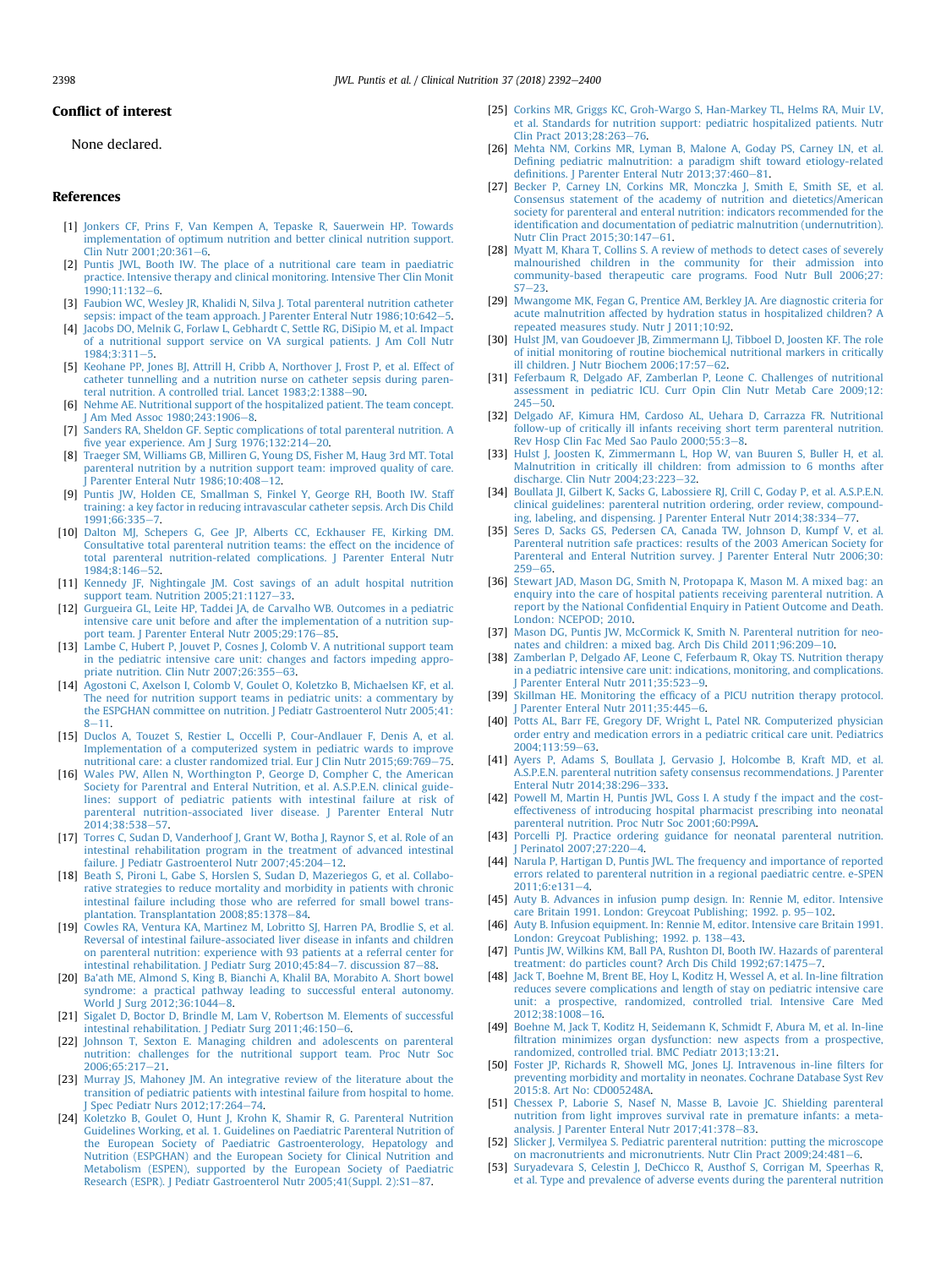<span id="page-7-0"></span>[cycling process in patients being prepared for discharge. Nutr Clin Pract](http://refhub.elsevier.com/S0261-5614(18)31172-5/sref53)  $2012.27.268 - 73$ 

- [54] [Lacaille F, Gupte G, Colomb V, D'Antiga L, Hartman C, Hojsak I, et al. Intestinal](http://refhub.elsevier.com/S0261-5614(18)31172-5/sref54) [failure-associated liver disease: a position paper of the ESPGHAN working](http://refhub.elsevier.com/S0261-5614(18)31172-5/sref54) [group of intestinal failure and intestinal transplantation. J Pediatr Gastro](http://refhub.elsevier.com/S0261-5614(18)31172-5/sref54)[enterol Nutr 2015;60:272](http://refhub.elsevier.com/S0261-5614(18)31172-5/sref54)-[83.](http://refhub.elsevier.com/S0261-5614(18)31172-5/sref54)
- [55] [Stout SM, Cober MP. Metabolic effects of cyclic parenteral nutrition infusion](http://refhub.elsevier.com/S0261-5614(18)31172-5/sref55) in adults and children. Nutr Clin Pract  $2010;25:277-81$  $2010;25:277-81$ .
- [56] [Nghiem-Rao TH, Cassidy LD, Polzin EM, Calkins CM, Arca MJ, Goday PS. Risks](http://refhub.elsevier.com/S0261-5614(18)31172-5/sref56) and benefi[ts of prophylactic cyclic parenteral nutrition in surgical neonates.](http://refhub.elsevier.com/S0261-5614(18)31172-5/sref56) Nutr Clin Pract 2013:28:745-[52](http://refhub.elsevier.com/S0261-5614(18)31172-5/sref56).
- [57] [Jensen AR, Goldin AB, Koopmeiners JS, Stevens J, Waldhausen JH, Kim SS. The](http://refhub.elsevier.com/S0261-5614(18)31172-5/sref57) [association of cyclic parenteral nutrition and decreased incidence of chole](http://refhub.elsevier.com/S0261-5614(18)31172-5/sref57)[static liver disease in patients with gastroschisis. J Pediatr Surg 2009;44:](http://refhub.elsevier.com/S0261-5614(18)31172-5/sref57)  $183 - 9.$  $183 - 9.$  $183 - 9.$  $183 - 9.$
- [58] [Collier S, Crough J, Hendricks K, Caballero B. Use of cyclic parenteral nutrition](http://refhub.elsevier.com/S0261-5614(18)31172-5/sref58) in infants less than 6 months of age. Nutr Clin Pract  $1994.965-8$ .
- [59] [Salvador A, Janeczko M, Porat R, Sekhon R, Moewes A, Schutzman D.](http://refhub.elsevier.com/S0261-5614(18)31172-5/sref59) [Randomized controlled trial of early parenteral nutrition cycling to pre](http://refhub.elsevier.com/S0261-5614(18)31172-5/sref59)[vent cholestasis in very low birth weight infants. J Pediatr 2012;161.](http://refhub.elsevier.com/S0261-5614(18)31172-5/sref59)  $229 - 233$  $229 - 233$  e1.
- [60] [Hartl WH, Jauch KW, Parhofer K, Rittler P, M. Working group for developing](http://refhub.elsevier.com/S0261-5614(18)31172-5/sref60) [the guidelines for parenteral nutrition of the German Association for](http://refhub.elsevier.com/S0261-5614(18)31172-5/sref60) [Nutritional. Complications and monitoring](http://refhub.elsevier.com/S0261-5614(18)31172-5/sref60)  $-$  [guidelines on parenteral](http://refhub.elsevier.com/S0261-5614(18)31172-5/sref60) [nutrition, chapter 11. Ger Med Sci 2009:7. Doc17](http://refhub.elsevier.com/S0261-5614(18)31172-5/sref60).
- [61] [Puntis JW, Hall SK, Green A, Smith DE, Ball PA, Booth IW. Biochemical sta](http://refhub.elsevier.com/S0261-5614(18)31172-5/sref61)[bility during parenteral nutrition in children. Clin Nutr 1993;12:153](http://refhub.elsevier.com/S0261-5614(18)31172-5/sref61)-[9.](http://refhub.elsevier.com/S0261-5614(18)31172-5/sref61)
- [62] [Pichler J, Chomtho S, Fewtrell M, Macdonald S, Hill S. Body composition in](http://refhub.elsevier.com/S0261-5614(18)31172-5/sref62) [paediatric intestinal failure patients receiving long-term parenteral nutri-](http://refhub.elsevier.com/S0261-5614(18)31172-5/sref62)tion. Arch Dis Child 2014:99:147-[53](http://refhub.elsevier.com/S0261-5614(18)31172-5/sref62).
- [63] [Appleman SS, Kalkwarf HJ, Dwivedi A, Heubi JE. Bone de](http://refhub.elsevier.com/S0261-5614(18)31172-5/sref63)ficits in parenteral [nutrition-dependent infants and children with intestinal failure are attenu](http://refhub.elsevier.com/S0261-5614(18)31172-5/sref63)[ated when accounting for slower growth. J Pediatr Gastroenterol Nutr](http://refhub.elsevier.com/S0261-5614(18)31172-5/sref63)  $2013:57:124-30$
- [64] [Diamanti A, Bizzarri C, Basso MS, Gambarara M, Cappa M, Daniele A, et al.](http://refhub.elsevier.com/S0261-5614(18)31172-5/sref64) [How does long-term parenteral nutrition impact the bone mineral status of](http://refhub.elsevier.com/S0261-5614(18)31172-5/sref64) [children with intestinal failure? J Bone Miner Metab 2010;28:351](http://refhub.elsevier.com/S0261-5614(18)31172-5/sref64)-[8](http://refhub.elsevier.com/S0261-5614(18)31172-5/sref64).
- [65] [D'Antiga L, Goulet O. Intestinal failure in children: the European view.](http://refhub.elsevier.com/S0261-5614(18)31172-5/sref65) Pediatr Gastroenterol Nutr 2013;56:118-[26](http://refhub.elsevier.com/S0261-5614(18)31172-5/sref65).
- [66] [Pakarinen MP, Kurvinen A, Gylling H, Miettinen TA, Pesonen M, Kallio M,](http://refhub.elsevier.com/S0261-5614(18)31172-5/sref66) [et al. Cholesterol metabolism in pediatric short bowel syndrome after](http://refhub.elsevier.com/S0261-5614(18)31172-5/sref66) [weaning off parenteral nutrition. Dig Liver Dis 2010;42:554](http://refhub.elsevier.com/S0261-5614(18)31172-5/sref66)-[9.](http://refhub.elsevier.com/S0261-5614(18)31172-5/sref66)
- [67] [Wu J, Tang Q, Feng Y, Huang J, Tao Y, Wang Y, et al. Nutrition assessment in](http://refhub.elsevier.com/S0261-5614(18)31172-5/sref67) [children with short bowel syndrome weaned off parenteral nutrition: a long](http://refhub.elsevier.com/S0261-5614(18)31172-5/sref67)term follow-up study. J Pediatr Surg  $2007;42:1372-6$ .
- [68] [Nightingale JM, Lennard-Jones JE, Gertner DJ, Wood SR, Bartram CI. Colonic](http://refhub.elsevier.com/S0261-5614(18)31172-5/sref68) [preservation reduces need for parenteral therapy, increases incidence of](http://refhub.elsevier.com/S0261-5614(18)31172-5/sref68) [renal stones, but does not change high prevalence of gall stones in patients](http://refhub.elsevier.com/S0261-5614(18)31172-5/sref68) [with a short bowel. Gut 1992;33:1493](http://refhub.elsevier.com/S0261-5614(18)31172-5/sref68)-[7.](http://refhub.elsevier.com/S0261-5614(18)31172-5/sref68)
- [69] [Charbit-Henrion F, Chardot C, Ruemmele F, Talbotec C, Morali A, Goulet O,](http://refhub.elsevier.com/S0261-5614(18)31172-5/sref69) [et al. Anastomotic ulcerations after intestinal resection in infancy. J Pediatr](http://refhub.elsevier.com/S0261-5614(18)31172-5/sref69) Gastroenterol Nutr  $2014;59:531-6$ .
- [70] [Mutanen A, Lohi J, Heikkila P, Koivusalo AI, Rintala RJ, Pakarinen MP.](http://refhub.elsevier.com/S0261-5614(18)31172-5/sref70) Persistent abnormal liver fi[brosis after weaning off parenteral nutrition in](http://refhub.elsevier.com/S0261-5614(18)31172-5/sref70) [pediatric intestinal failure. Hepatology 2013;58:729](http://refhub.elsevier.com/S0261-5614(18)31172-5/sref70)-[38](http://refhub.elsevier.com/S0261-5614(18)31172-5/sref70).
- [71] [Barclay AR, Beattie LM, Weaver LT, Wilson DC. Systematic review: medical](http://refhub.elsevier.com/S0261-5614(18)31172-5/sref71) [and nutritional interventions for the management of intestinal failure and its](http://refhub.elsevier.com/S0261-5614(18)31172-5/sref71) [resultant complications in children. Aliment Pharmacol Ther 2011;33:](http://refhub.elsevier.com/S0261-5614(18)31172-5/sref71)  $175 - 84.$  $175 - 84.$  $175 - 84.$  $175 - 84.$
- [72] [Williamson RC. Intestinal adaptation \(](http://refhub.elsevier.com/S0261-5614(18)31172-5/sref72)first of two parts). Structural, func[tional and cytokinetic changes. N Engl J Med 1978;298:1393](http://refhub.elsevier.com/S0261-5614(18)31172-5/sref72)-[402](http://refhub.elsevier.com/S0261-5614(18)31172-5/sref72).
- [73] Levine GM, Deren II, Steiger E, Zinno R, Role of oral intake in maintenance of [gut mass and disaccharide activity. Gastroenterology 1974;67:975](http://refhub.elsevier.com/S0261-5614(18)31172-5/sref73)-[82](http://refhub.elsevier.com/S0261-5614(18)31172-5/sref73).
- [74] [Greene HL, McCabe DR, Merenstein GB. Protracted diarrhea and malnutrition](http://refhub.elsevier.com/S0261-5614(18)31172-5/sref74) [in infancy: changes in intestinal morphology and disaccharidase activities](http://refhub.elsevier.com/S0261-5614(18)31172-5/sref74) [during treatment with total intravenous nutrition or oral elemental diets.](http://refhub.elsevier.com/S0261-5614(18)31172-5/sref74) [J Pediatr 1975;87:695](http://refhub.elsevier.com/S0261-5614(18)31172-5/sref74)-[704](http://refhub.elsevier.com/S0261-5614(18)31172-5/sref74).
- [75] [Johnson LR, Copeland EM, Dudrick SJ, Lichtenberger LM, Castro GA. Struc](http://refhub.elsevier.com/S0261-5614(18)31172-5/sref75)[tural and hormonal alterations in the gastrointestinal tract of parenterally](http://refhub.elsevier.com/S0261-5614(18)31172-5/sref75) fed rats. Gastroenterology  $1975;68:1177-83$ .
- [76] [Feldman EJ, Dowling RH, McNaughton J, Peters TJ. Effects of oral versus](http://refhub.elsevier.com/S0261-5614(18)31172-5/sref76) [intravenous nutrition on intestinal adaptation after small bowel resection in](http://refhub.elsevier.com/S0261-5614(18)31172-5/sref76) the dog. Gastroenterology  $1976;70:712-9$  $1976;70:712-9$  $1976;70:712-9$ .
- [77] [Andorsky DJ, Lund DP, Lillehei CW, Jaksic T, Dicanzio J, Richardson DS, et al.](http://refhub.elsevier.com/S0261-5614(18)31172-5/sref77) [Nutritional and other postoperative management of neonates with short](http://refhub.elsevier.com/S0261-5614(18)31172-5/sref77) [bowel syndrome correlates with clinical outcomes. J Pediatr 2001;139:](http://refhub.elsevier.com/S0261-5614(18)31172-5/sref77)  $27 - 33$  $27 - 33$  $27 - 33$ .
- [78] [C.o. Nutrition E, Agostoni C, Braegger C, Decsi T, Kolacek S, Koletzko B, et al.](http://refhub.elsevier.com/S0261-5614(18)31172-5/sref78) [Breast-feeding: a commentary by the ESPGHAN committee on nutrition.](http://refhub.elsevier.com/S0261-5614(18)31172-5/sref78) Pediatr Gastroenterol Nutr 2009;49:112-[25](http://refhub.elsevier.com/S0261-5614(18)31172-5/sref78).
- [79] [Olieman JF, Penning C, Ijsselstijn H, Escher JC, Joosten KF, Hulst JM, et al.](http://refhub.elsevier.com/S0261-5614(18)31172-5/sref79) [Enteral nutrition in children with short-bowel syndrome: current evi](http://refhub.elsevier.com/S0261-5614(18)31172-5/sref79)[dence and recommendations for the clinician. J Am Diet Assoc 2010;110:](http://refhub.elsevier.com/S0261-5614(18)31172-5/sref79)  $420 - 6$  $420 - 6$
- [80] [Leaf A, Winterson R. Breast-milk banking: evidence of bene](http://refhub.elsevier.com/S0261-5614(18)31172-5/sref80)fit. Paediatr Child [Health 2009;19:395](http://refhub.elsevier.com/S0261-5614(18)31172-5/sref80)-[9](http://refhub.elsevier.com/S0261-5614(18)31172-5/sref80).
- [81] [Gosselin KB, Duggan C. Enteral nutrition in the management of pediatric](http://refhub.elsevier.com/S0261-5614(18)31172-5/sref81) intestinal failure. J Pediatr  $2014;165;1085-90$ .
- [82] Lauriti G, Zani A, Aufi[eri R, Cananzi M, Chiesa PL, Eaton S, et al. Incidence,](http://refhub.elsevier.com/S0261-5614(18)31172-5/sref82) [prevention, and treatment of parenteral nutrition-associated cholestasis and](http://refhub.elsevier.com/S0261-5614(18)31172-5/sref82) [intestinal failure-associated liver disease in infants and children: a system](http://refhub.elsevier.com/S0261-5614(18)31172-5/sref82)[atic review. J Parenter Enteral Nutr 2014;38:70](http://refhub.elsevier.com/S0261-5614(18)31172-5/sref82)-[85.](http://refhub.elsevier.com/S0261-5614(18)31172-5/sref82)
- [83] [Shores RD, Bullard JE, Aucott SW, Stewart FD, Haney C, Nonyane BA, et al.](http://refhub.elsevier.com/S0261-5614(18)31172-5/sref83) [Analysis of nutrition practices and intestinal-failure associated liver disease](http://refhub.elsevier.com/S0261-5614(18)31172-5/sref83) in infants with intestinal failure. Infant Child Adolesc Nutr  $2014:7:29-37$ .
- [84] [Braegger C, Decsi T, Dias JA, Hartman C, Kolacek S, Koletzko B, et al. Practical](http://refhub.elsevier.com/S0261-5614(18)31172-5/sref84) [approach to paediatric enteral nutrition: a comment by the ESPGHAN](http://refhub.elsevier.com/S0261-5614(18)31172-5/sref84) committee on nutrition. J Pediatr Gastroenterol Nutr 2010:51:110-[22.](http://refhub.elsevier.com/S0261-5614(18)31172-5/sref84)
- [85] [Goulet O, Ruemmele F, Lacaille F, Colomb V. Irreversible intestinal failure.](http://refhub.elsevier.com/S0261-5614(18)31172-5/sref85) I Pediatr Gastroenterol Nutr 2004:38:250-[69](http://refhub.elsevier.com/S0261-5614(18)31172-5/sref85).
- [86] [Bines J, Francis D, Hill D. Reducing parenteral requirement in children with](http://refhub.elsevier.com/S0261-5614(18)31172-5/sref86) [short bowel syndrome: impact of an amino acid-based complete infant](http://refhub.elsevier.com/S0261-5614(18)31172-5/sref86) formula. J Pediatr Gastroenterol Nutr 199[8](http://refhub.elsevier.com/S0261-5614(18)31172-5/sref86):26:123-8.
- [87] Strudwick S. Gastro-oesophageal refl[ux and feeding: the speech and language](http://refhub.elsevier.com/S0261-5614(18)31172-5/sref87) [therapist's perspective. Int J Pediatr Otorhinolaryngol 2003;67\(Suppl. 1\):](http://refhub.elsevier.com/S0261-5614(18)31172-5/sref87)  $S101 - 2.$  $S101 - 2.$  $S101 - 2.$
- [88] [Vanderhoof JA, Young RJ. Hydrolyzed versus nonhydrolyzed protein diet in](http://refhub.elsevier.com/S0261-5614(18)31172-5/sref88) [short bowel syndrome in children. J Pediatr Gastroenterol Nutr 2004;38:107](http://refhub.elsevier.com/S0261-5614(18)31172-5/sref88).
- [89] [Shiau SL, Su BH, Lin KJ, Lin HC, Lin JN. Possible effect of probiotics and breast](http://refhub.elsevier.com/S0261-5614(18)31172-5/sref89) [milk in short bowel syndrome: report of one case. Acta Paediatr Taiwan](http://refhub.elsevier.com/S0261-5614(18)31172-5/sref89)  $2007:48:89-92$
- [90] [Heemskerk J, Sie GH, Van den Neucker AM, Forget PP, Heineman E, van](http://refhub.elsevier.com/S0261-5614(18)31172-5/sref90) [Heurn LW. Extreme short bowel syndrome in a full-term neonate](http://refhub.elsevier.com/S0261-5614(18)31172-5/sref90)-[a case](http://refhub.elsevier.com/S0261-5614(18)31172-5/sref90) [report. J Pediatr Surg 2003;38:1665](http://refhub.elsevier.com/S0261-5614(18)31172-5/sref90)-[6](http://refhub.elsevier.com/S0261-5614(18)31172-5/sref90).
- [91] [Mazon A, Solera E, Alentado N, Oliver F, Pamies R, Caballero L, et al. Frequent](http://refhub.elsevier.com/S0261-5614(18)31172-5/sref91) [IgE sensitization to latex, cow's milk, and egg in children with short bowel](http://refhub.elsevier.com/S0261-5614(18)31172-5/sref91) [syndrome. Pediatr Allergy Immunol 2008;19:180](http://refhub.elsevier.com/S0261-5614(18)31172-5/sref91)-[3](http://refhub.elsevier.com/S0261-5614(18)31172-5/sref91).
- [92] [Ventura A, Pineschi A, Tasso M. Cow's milk intolerance and abdominal sur](http://refhub.elsevier.com/S0261-5614(18)31172-5/sref92)[gery: a puzzling connection. Helv Paediatr Acta 1986;41:487](http://refhub.elsevier.com/S0261-5614(18)31172-5/sref92)-[94.](http://refhub.elsevier.com/S0261-5614(18)31172-5/sref92)
- [93] [Christie DL, Ament ME. Dilute elemental diet and continuous infusion](http://refhub.elsevier.com/S0261-5614(18)31172-5/sref93) [technique for management of short bowel syndrome. J Pediatr 1975;87:](http://refhub.elsevier.com/S0261-5614(18)31172-5/sref93)  $705 - 8$  $705 - 8$  $705 - 8$
- [94] [Brewster D, Kukuruzovic R, Haase A. Short bowel syndrome, intestinal](http://refhub.elsevier.com/S0261-5614(18)31172-5/sref94) [permeability and glutamine. J Pediatr Gastroenterol Nutr 1998;27:614](http://refhub.elsevier.com/S0261-5614(18)31172-5/sref94)-[6](http://refhub.elsevier.com/S0261-5614(18)31172-5/sref94).
- [95] [De Greef E, Mahler T, Janssen A, Cuypers H, Veereman-Wauters G. The in](http://refhub.elsevier.com/S0261-5614(18)31172-5/sref95)fl[uence of neocate in paediatric short bowel syndrome on PN weaning. J Nutr](http://refhub.elsevier.com/S0261-5614(18)31172-5/sref95) [Metab 2010;2010](http://refhub.elsevier.com/S0261-5614(18)31172-5/sref95).
- [96] [Ksiazyk J, Piena M, Kierkus J, Lyszkowska M. Hydrolyzed versus non](http://refhub.elsevier.com/S0261-5614(18)31172-5/sref96)[hydrolyzed protein diet in short bowel syndrome in children. J Pediatr](http://refhub.elsevier.com/S0261-5614(18)31172-5/sref96) [Gastroenterol Nutr 2002;35:615](http://refhub.elsevier.com/S0261-5614(18)31172-5/sref96)-[8.](http://refhub.elsevier.com/S0261-5614(18)31172-5/sref96)
- [97] [Vanderhoof JA, Young RJ. Enteral and parenteral nutrition in the care of](http://refhub.elsevier.com/S0261-5614(18)31172-5/sref97) [patients with short-bowel syndrome. Best Pract Res Clin Gastroenterol](http://refhub.elsevier.com/S0261-5614(18)31172-5/sref97) [2003;17:997](http://refhub.elsevier.com/S0261-5614(18)31172-5/sref97)-[1015](http://refhub.elsevier.com/S0261-5614(18)31172-5/sref97).
- [98] [Uko V, Radhakrishnan K, Alkhouri N. Short bowel syndrome in children:](http://refhub.elsevier.com/S0261-5614(18)31172-5/sref98) [current and potential therapies. Paediatr Drugs 2012;14:179](http://refhub.elsevier.com/S0261-5614(18)31172-5/sref98)-[88](http://refhub.elsevier.com/S0261-5614(18)31172-5/sref98).
- [99] [Dehmer JJ, Fuller MK, Helmrath MA. Management of pediatric intestinal](http://refhub.elsevier.com/S0261-5614(18)31172-5/sref99) [failure. Adv Pediatr 2011;58:181](http://refhub.elsevier.com/S0261-5614(18)31172-5/sref99)-[94.](http://refhub.elsevier.com/S0261-5614(18)31172-5/sref99)
- [100] [Serrano MS, Schmidt-Sommerfeld E. Nutrition support of infants with short](http://refhub.elsevier.com/S0261-5614(18)31172-5/sref100) [bowel syndrome. Nutrition 2002;18:966](http://refhub.elsevier.com/S0261-5614(18)31172-5/sref100)-[70.](http://refhub.elsevier.com/S0261-5614(18)31172-5/sref100)
- [101] [Vanderhoof JA, Young RJ, Thompson JS. New and emerging therapies for](http://refhub.elsevier.com/S0261-5614(18)31172-5/sref101) [short bowel syndrome in children. Paediatr Drugs 2003;5:525](http://refhub.elsevier.com/S0261-5614(18)31172-5/sref101)-[31.](http://refhub.elsevier.com/S0261-5614(18)31172-5/sref101)
- [102] [Parker P, Stroop S, Greene H. A controlled comparison of continuous versus](http://refhub.elsevier.com/S0261-5614(18)31172-5/sref102) [intermittent feeding in the treatment of infants with intestinal disease.](http://refhub.elsevier.com/S0261-5614(18)31172-5/sref102) Pediatr 1981:99:360-[4](http://refhub.elsevier.com/S0261-5614(18)31172-5/sref102).
- [103] [Jawaheer G, Shaw NJ, Pierro A. Continuous enteral feeding impairs gall](http://refhub.elsevier.com/S0261-5614(18)31172-5/sref103)[bladder emptying in infants. J Pediatr 2001;138:822](http://refhub.elsevier.com/S0261-5614(18)31172-5/sref103)-[5](http://refhub.elsevier.com/S0261-5614(18)31172-5/sref103).
- [104] [Agostoni C, Buonocore G, Carnielli VP, De Curtis M, Darmaun D, Decsi T, et al.](http://refhub.elsevier.com/S0261-5614(18)31172-5/sref104) [Enteral nutrient supply for preterm infants: commentary from the European](http://refhub.elsevier.com/S0261-5614(18)31172-5/sref104) [Society of Paediatric Gastroenterology, Hepatology and Nutrition Committee](http://refhub.elsevier.com/S0261-5614(18)31172-5/sref104) [on Nutrition. J Pediatr Gastroenterol Nutr 2010;50:85](http://refhub.elsevier.com/S0261-5614(18)31172-5/sref104)-[91](http://refhub.elsevier.com/S0261-5614(18)31172-5/sref104).
- [105] [Fisher RL. Hepatobiliary abnormalities associated with total parenteral](http://refhub.elsevier.com/S0261-5614(18)31172-5/sref105) [nutrition. Gastroenterol Clin North Am 1989;18:645](http://refhub.elsevier.com/S0261-5614(18)31172-5/sref105)-[66.](http://refhub.elsevier.com/S0261-5614(18)31172-5/sref105)
- [106] [Wessel JJ, Kocoshis SA. Nutritional management of infants with short bowel](http://refhub.elsevier.com/S0261-5614(18)31172-5/sref106) [syndrome. Semin Perinatol 2007;31:104](http://refhub.elsevier.com/S0261-5614(18)31172-5/sref106)-[11.](http://refhub.elsevier.com/S0261-5614(18)31172-5/sref106)
- [107] [Sigalet D, Lam V, Boctor D, Brindle M. Nutritional support of infants with](http://refhub.elsevier.com/S0261-5614(18)31172-5/sref107) [intestinal failure: something more than](http://refhub.elsevier.com/S0261-5614(18)31172-5/sref107) fishy is going on here! Pediatr Surg Int 2013:29:975-[81.](http://refhub.elsevier.com/S0261-5614(18)31172-5/sref107)
- [108] [Cole CR, Kocoshis SA. Nutrition management of infants with surgical short](http://refhub.elsevier.com/S0261-5614(18)31172-5/sref108) [bowel syndrome and intestinal failure. Nutr Clin Pract 2013;28:421](http://refhub.elsevier.com/S0261-5614(18)31172-5/sref108)-[8](http://refhub.elsevier.com/S0261-5614(18)31172-5/sref108).
- [109] [Goulet O, Olieman J, Ksiazyk J, Spolidoro J, Tibboe D, Kohler H, et al. Neonatal](http://refhub.elsevier.com/S0261-5614(18)31172-5/sref109) [short bowel syndrome as a model of intestinal failure: physiological back](http://refhub.elsevier.com/S0261-5614(18)31172-5/sref109)[ground for enteral feeding. Clin Nutr 2013;32:162](http://refhub.elsevier.com/S0261-5614(18)31172-5/sref109)-[71.](http://refhub.elsevier.com/S0261-5614(18)31172-5/sref109)
- [110] [Kaufman SS, Loseke CA, Lupo JV, Young RJ, Murray ND, Pinch LW, et al. In](http://refhub.elsevier.com/S0261-5614(18)31172-5/sref110)fl[uence of bacterial overgrowth and intestinal in](http://refhub.elsevier.com/S0261-5614(18)31172-5/sref110)flammation on duration of [parenteral nutrition in children with short bowel syndrome. J Pediatr](http://refhub.elsevier.com/S0261-5614(18)31172-5/sref110) [1997;131:356](http://refhub.elsevier.com/S0261-5614(18)31172-5/sref110)-[61.](http://refhub.elsevier.com/S0261-5614(18)31172-5/sref110)
- [111] [Goulet OJ, Revillon Y, Jan D, De Potter S, Maurage C, Lortat-Jacob S, et al.](http://refhub.elsevier.com/S0261-5614(18)31172-5/sref111) Neonatal short bowel syndrome. J Pediatr 1991:119:18-[23](http://refhub.elsevier.com/S0261-5614(18)31172-5/sref111).